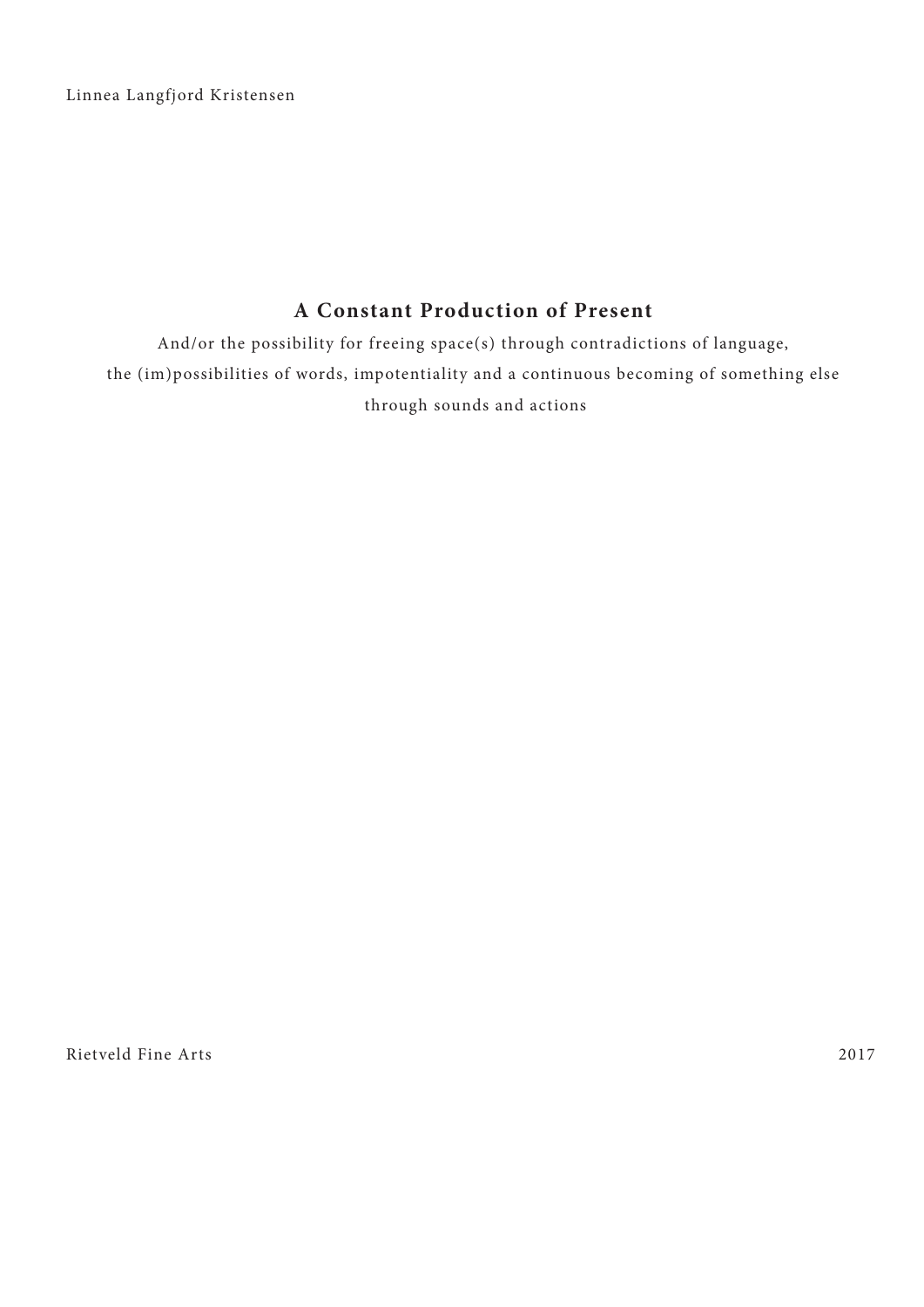# **Table of contents:**

#### Introduction Page 4

- 1. A Constant Production of Present, Perform
- 2. Contradictions and Capital P's
	- (im)possibilities of words
- 
- different times creating different time
- "un-", a prefix
- 
- space X
- continuous becoming
- 
- departing your creator, John Cage and  $4'3$ .
- 
- *Going To the Market* and *Tell Me*
- 7. Velimir Khlebnikov considering words Page 38
	- introducing Guy de Cointet to Khlebnikov
	- Connecting Back, Concluding  $\qquad \qquad$  Page 42
	- Bibliography Page 44

| 1. A Constant Production of Present, Performative Writing | Page 6  |
|-----------------------------------------------------------|---------|
| 2. Contradictions and Capital P's                         | Page 9  |
| - (im)possibilities of words                              |         |
| 3. Uncounted                                              | Page 12 |
| - different times creating different time                 |         |
| - "un-", a prefix                                         |         |
| 4. Potentiality of Not Being                              | Page 18 |
| - space X                                                 |         |
| - continuous becoming                                     |         |
| 5. Sound                                                  | Page 22 |
| - departing your creator, John Cage and 4'33"             |         |
| 6. Guy de Cointet's abstraction of words                  | Page 32 |
| - Going To the Market and Tell Me                         |         |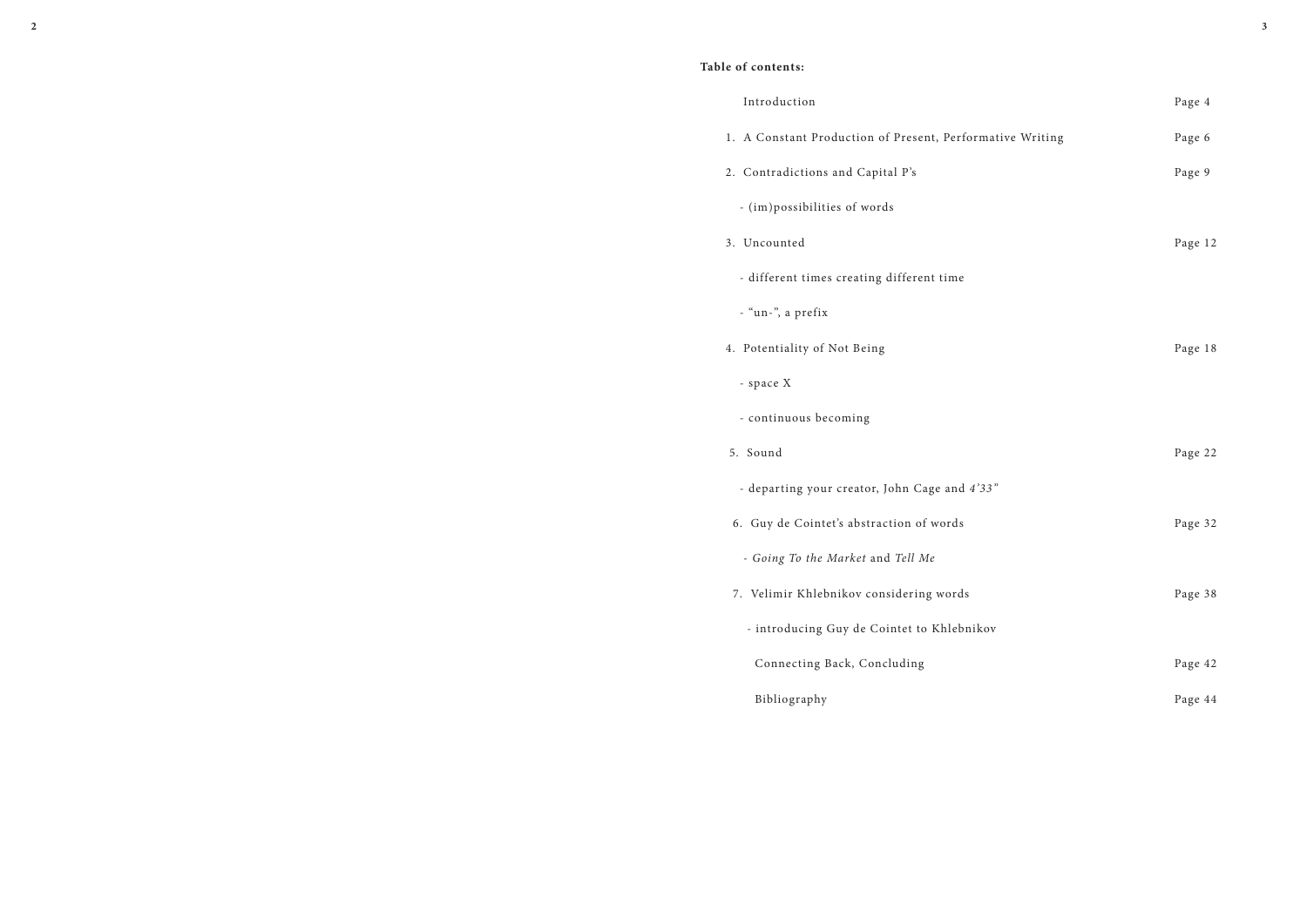## **Introduction**

As the subtitle states, this thesis is about the idea of a free space and the act of freeing spaces. The free space which will be discussed, is a space being free because it is not colonized by human understandings and pre-established ideas about what might be considered valuable. This thesis is an investigation of words and the meanings of words through words themselves and through performative language. *Followed by:* How do you talk about something when words automatically substitute and impose themselves on what is being talking about? *But before that*: The first four chapters in this thesis are based on a performative writing, which took place a year ago. Through the words of the writing and the meanings of these words, the idea of "A Constant Production of Present" was followed. Would it be possible for the Present to exist as a space constantly producing and constituting its own existence? Without human interference and colonization. Would this be a free space? Could a free space be created through that sentence? And finally, what could written words in a sentence actually create?

The search for a free space came from the feeling of being in a world containing a lot of fear. When we are scared, we cannot see situations and other beings for what they are. Instead they become the objects representing or justifying what we are scared of, liberating our fears by doing so. We colonize them with our views through actively hiding parts and "revealing" others. Ultimately we lose compassion through this act.

Now this earlier performative writing is being developed and questioned by looking at a selection of philosophers, theorists and artists who have worked with language and the idea of "freeing", especially through words, but also through sound and performance. As the thesis has developed, it has turned into the question of whether it is possible to create a work of art, a thought - anything really, which will be completely free from human colonization. *Leading to*: Can you, as a human, look at something and let it be free from *your* view and inherent understanding of things? *And:* the impossibility for a space to exist as free, because the moment you start talking about it, you give it words, which automatically makes it not free.

The questions explored in this thesis are also questions I am working with in my creative practise. I investigate the production of meaning and realities through words and language, with special attention to the interplay between body and language, the inherent meanings of words and how to disrupt these. My practise is based on writing, sound, voices and performance.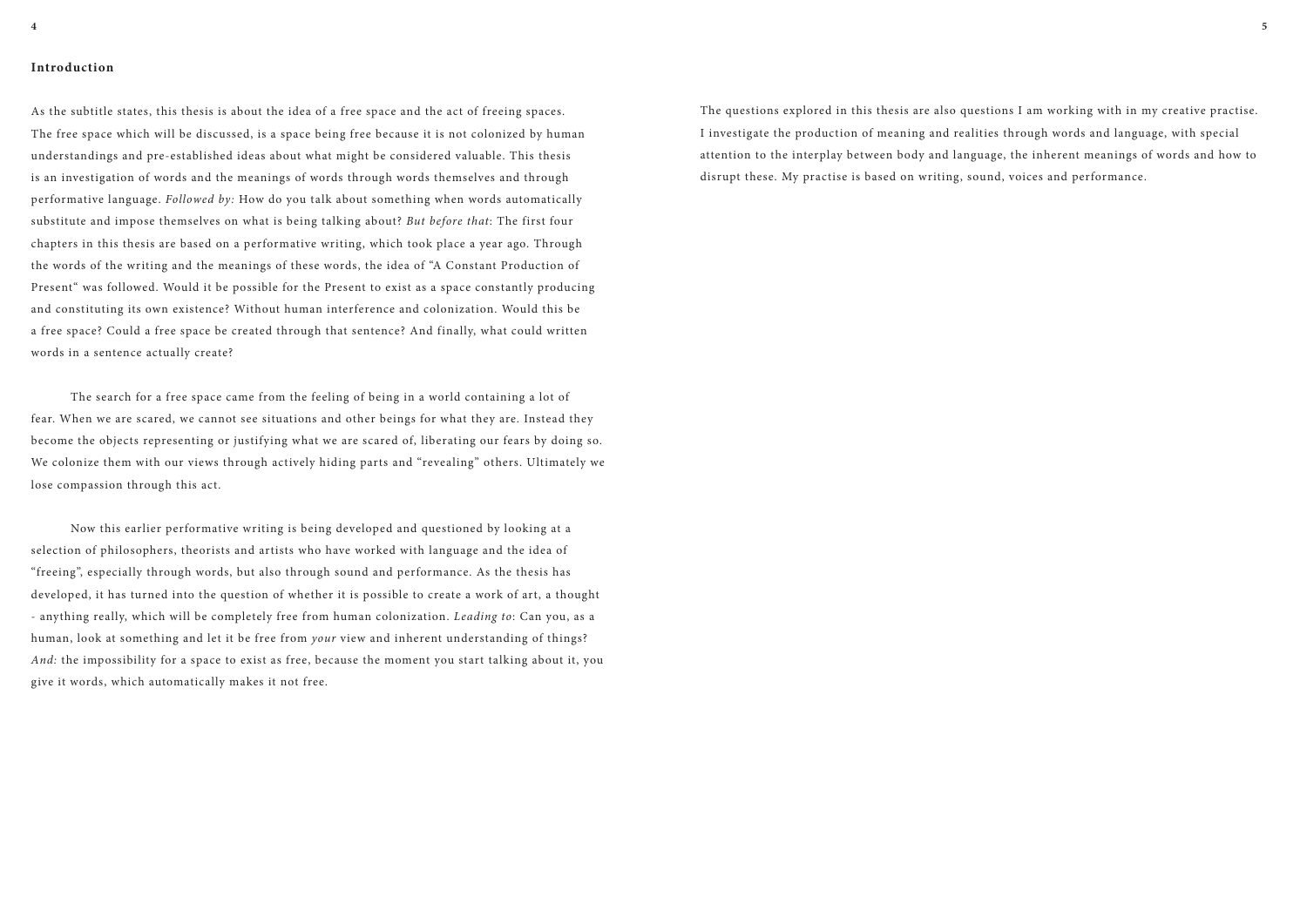#### **A Constant Production of Present, Performative Writing**

This sentence: A Constant Production of Present, is in itself a contradiction. Or maybe not the sentence in itself as much as *the reality* of the sentence *in relation* to the sentence. What the sentence says with its words and what it would like to create through actually being, do not fit together. What is meant with this is, that there is some kind of gap growing between the existence of the sentence as written words in a sentence and its existence as an actual, tangible reality or Being. As something realised. Somewhere I read, that you can assume, that everything which is told straightforward, which is told without contradictions - all of these things are wrong. $^{\rm 1}$  Let us then assume that the contradictory nature of the sentence is not a bad thing. We will return to this contradictory nature later.

A Constant Production of Present. This sentence came into being through another sentence: "The present is nothing but the consequence of a past which does not recognize itself anymore and the product of a future which does not even know it exists yet". This sentence gave rise to a feeling. A feeling which, when reproduced in text, reads like this: "If past, present and future were actual living beings, this would be very rude. Their being and what they will be, is already determined before they get to exist".<sup>2</sup> This could be considered as not being a problem. But what are the consequences of an approach like this? What is an approach like this an expression of? When looking at the present or being in the present, it does not really exist. It is yes, but it is an *is* as an *invention* through human actings. An invention *for* human actings. "Actings" is a merging of the words *actions* and *acting*, which refers to the human act of doing and behaving, as one which is acted. As one of pretending. Actings are essentially continuations of invented truths, which I do not realise I am continuing. Instead I am unmindfully carrying out a pre-established role which I have been given and taught by my upbringing in a Western, Capitalist society. The Present gets dominated by these actings and is'es for something which is not happening yet or is happening no longer. Meaning, that anything existing or anything being done can never be what it actually is, because it is captured and dominated by extrapolated understandings of the past and desires for the future. These understandings lead to

I think that the concept of potentiality has never ceased to function in the life and history of humanity, most notably in that part of humanity that has grown and developed its potency to the point of imposing its power over the whole planet.<sup>3</sup>

ever-fixed systems in which we move and live accordingly. Questioning rarely, as there is a feeling of the understandings being created by our own views and wishes. What does it mean for the Present that it is existing like this? Being a tense or a time that we fill up with past and future. I am wondering if there is another way of being and what the possibilities of that would be.

What A Constant Production of Present would like to create, is a free space outside of these fixed systems. In such a space, anything is being whatever it is, it is, without being colonized by meanings. Meaning that this is free. Now, what is meant with being colonized by meanings? What is talked about is both meaning as things having to be "a something". Things not being able to exist as nothing. Things cannot be meaningless and if a meaning is nowhere to be found, we can easily place one through words. Making ourselves comfortable because there is a purpose for the existence of the thing. Ultimately pre-emptying both the word and the thing itself, as they do not have anything to do with what is being forced upon them. The other meaning referred to, is the endless attaching of value to things, in order to make their existence meaningful. Nothing can exist without being valued by what it is, what it has done and what it can potentially achieve. When something existing is considered valuable it is, more often than not, because it can generate something in the end which we can benefit from. Or it has done that already. The existence of it has a purpose. This meaning then, also connects with our understanding of the past and our wishes for the future. Instead of the present existing for what it is, it exists through being judged by the past and the future. In the end and also in the beginning, who are we to just colonize things with meanings? When one is being colonized by meanings with whatever one is or does, one is not free. One no longer has agency over one's own existence.

3 Giorgio Agamben, *On Potentiality, Potentialities, Collected Essays in Philosophy* trans. Daniel Heller-Roazen (California: Stanford University Press 1999), p. 177.

<sup>1</sup> Hito Steyerl, *November* 2014 https://vimeo.com/88484604 (accessed 27. December 2016).

<sup>2</sup> Both sentences are written by myself as a part of a poetic writing, Spring 2016, Amsterdam, The Netherlands.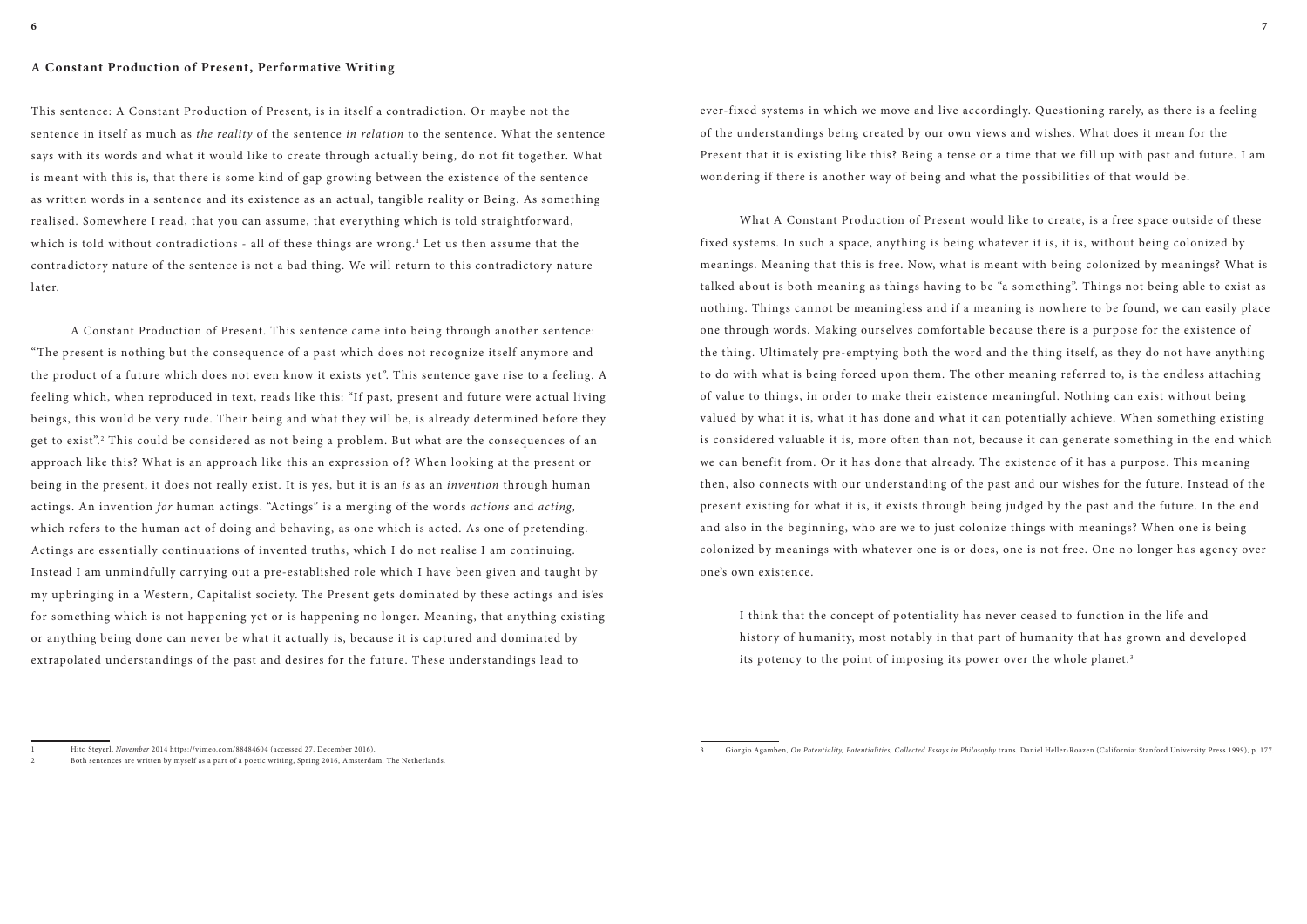A Constant Production of Present. Let us imagine a space in which the Present is existing as a Being which is constantly producing and constituting its own existence. A Present not drawn from the outside. This would be a free space. An unoccupied space. The Present, referring to a space and not the presence of something and not someone being present. Instead it is the Present as the thing. The thing as time. Time as space. When the Present *is*, is a Present with a capital P, the Present becomes a Being. Taking up and creating time and space. Instead of being something we inhabit, by imposing our wishes on. For the Present to exist as a free space, producing this free space by constituting its own existence, it has to be a Being in order to not be occupied again.

#### **Contradictions and Capital P's**

- (im)possibilities of words

So the Present *is*. One might ask immediately, if this *is* can ever actually happen through a sentence. Is it possible for immaterial words in a sentence, to create time and tangible space? It is this "possibility of words" that A Constant Production of Present is concerned with. This move from not (yet) tangible words in a sentence, to a space and Being.

At this moment, the Present as a word is doing something through the sentence in which it is, every time it is written and read. What exactly is it doing? This question returns us to the opening statement in the previous chapter.<sup>4</sup> It also opens up the first contradiction: words carry inherent meanings. And many of them. Entire landscapes and histories of already spoken sentences of meanings. A word is never just a word. A word's meaning changes depending on what other words it is in relation to, its context and how it has been used in the past. $^{\rm 5}$  This is in itself not a contradiction. However, in relation to A Constant Production of Present being a sentence of words wanting to create a space in which everything will exactly be free from being colonized by meanings, it is. We can call this act of colonizing through words "the power of words". Which also has the reversed effect of colonizing the word as well. In addition, when writing that the Present with a capital P is a Being, we need someone to read and understand the capital P, as this is what makes the Present a Bbeing in this sentence. Capital P's only exist through written words. For now, the space of A Constant Production of Present is a sentence needing an engaged reader or participant. A sentence, which needs its capital P to be "seen" and understood. Moving away from the power of words; returning to the space of the possibility of words. Considering that when words can create and dominate through carrying inherent meanings, they might also carry the potential to "free" the Present and make it possible for it to exist as a free space. The travels of a capital P.

Félix Guattari and Gilles Deleuze write in their book *A Thousand Plateaus*: "In the course of a day an individual repeatedly passes from language to language (father to son, lover to lover, as boss (...)). And they are not the same languages". <sup>6</sup> To this I would like to add the written word.

5 Here I have to catch myself in already thinking about the word in terms of how it has been used in the past, assuming that it has a past. Instead of looking 6 Gilles Deleuze and Felix Guattari, *A thousand Plateaus, Capitalism and Schizophrenia* trans. Brian Massumi (Minneapolis: University of Minnesota 1987), p. 94.

<sup>4 &</sup>quot;This sentence: A Constant Production of Present, is in itself a contradiction. Or maybe not the sentence in itself as much as the reality of the sentence in relation to the sentence"., p. 6.

at it for what it is..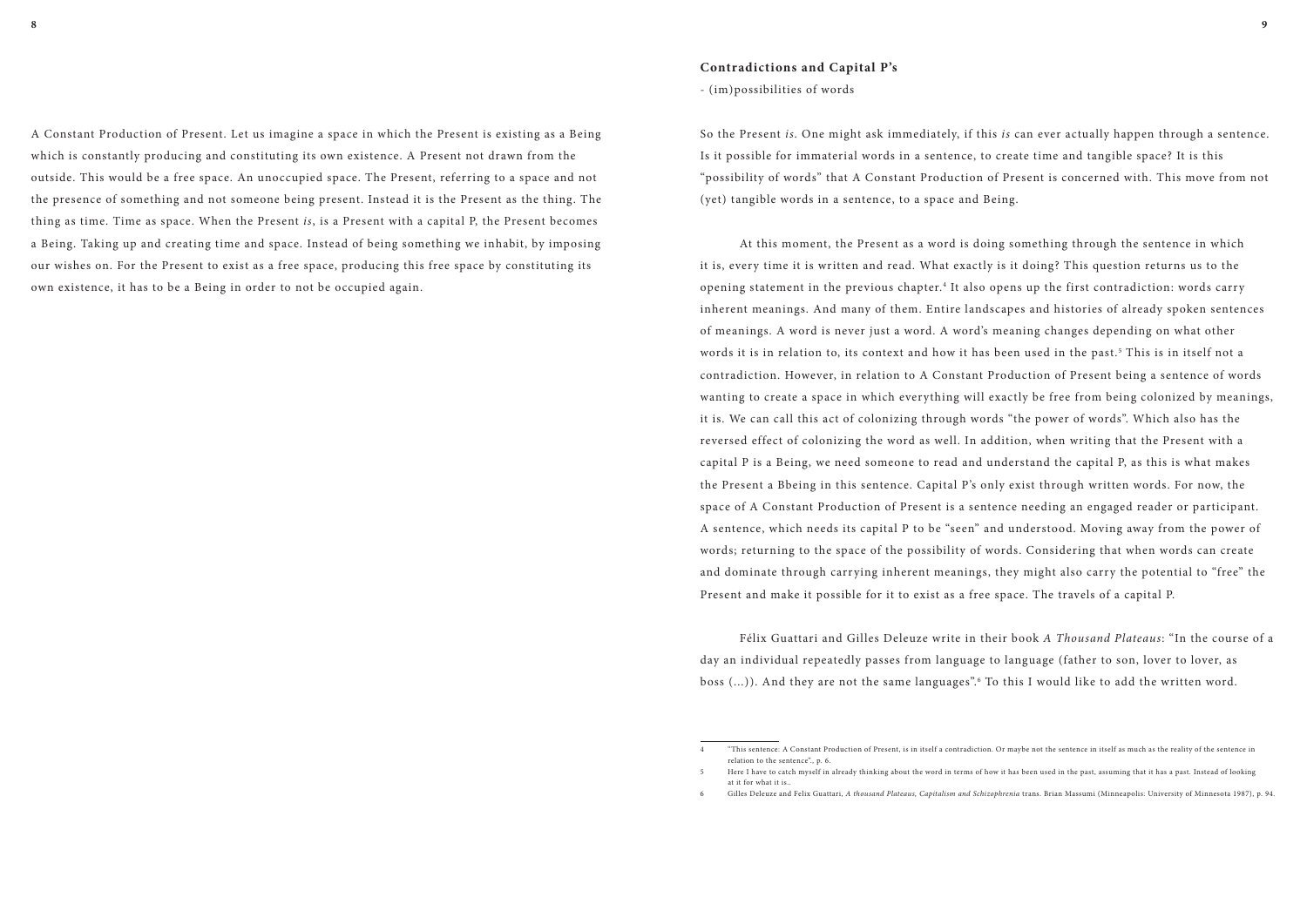Really, I would like to not separate it from the spoken word. Through the different languages used, different *spaces* are created. Different *times* are created. Different *views* and *meanings* are created. Even though the words used are the same, they create differently based on whom or what they are in relation to. This quote also speaks about how commonplace it is to switch between languages. Words create. Sometimes they create things that are not there. How much does the reality and the actuality of a word carried into physical existence, correspond to the promise of the written or spoken word? This is the possible contradiction we are concerned with.

A Constant Production of Present. Again we have to return to the important fact that this is still a sentence made of words. We should therefore look at the word *constant* and the word *production*, because they reveal more contradictions. *Constant*: referring to something occurring and remaining the same over a period of time. Predictable, consistent and unchanging. These features make a constant easy to fix. It is easily caught. *Production*: referring to the action of making and manufacturing. Often connected to the idea of a product to which value can be given. Things with value can be sold and exchanged for money, as in Capitalist societies. Like a *constant*, it too is easily fixed into a system. The nature of the word *constant* and the nature of the word *production*, this nature being based on our general way of understanding them, fights against what the Present would like to achieve through Being.

So what interferes with the Present's possibility for Being? Inherent human understandings. If we understood *constant* and *production* differently, maybe they would not fight against the Present? Instead of creating preconceptions around the Present before it has a chance to show itself, which again leads us back to the power of words and away from the possibility of words.

In order for the Present to exist by producing itself, it will have to be the *creator* of the foundation for itself to exist from. In addition it has to *be this foundation* and *be the space itself*, at the same time. Placing a structure around the Present for it to exist within, in this moment, the Present will go back to being a *caught present* and not Be. This happens all so naturally because of viewing the structures around in light of previous things, or things to come and so, the Present gets caught in being an existence of other times. More specifically other meanings derived from dominating understandings of these times and times to come. This means that it is already being something else or somewhere else, before it is. Imposed desires. Not being free.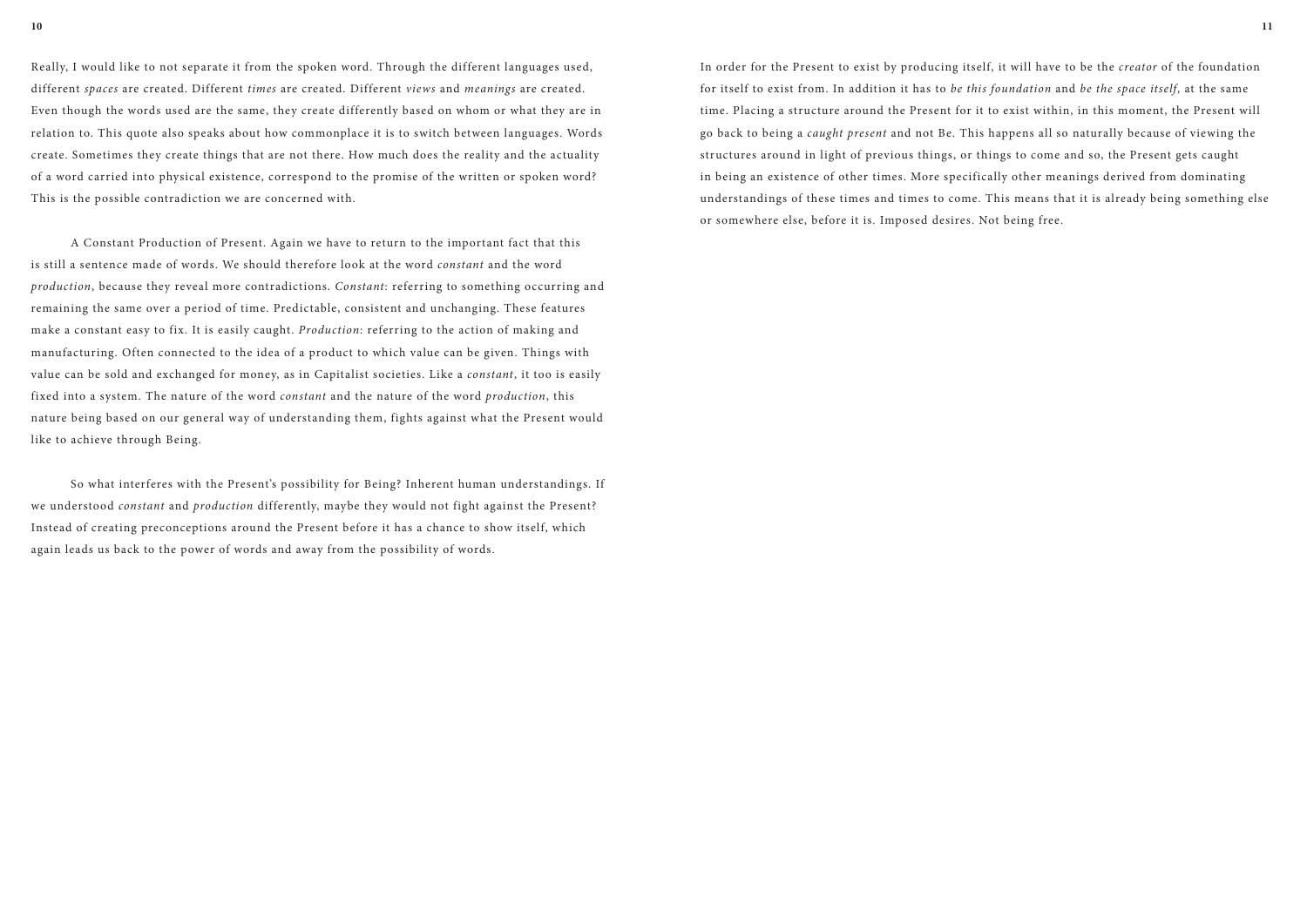#### **Uncounted**

- different times creating time and "Un-", a prefix.

So how will the Present come into Being, when we consider the contradictions just described? Even though we talked about the possibility of words opening up for a space of understanding a capital P, the difficulty arising here is the impossibility of words. Now this means, that anything that will ever be described and anything that will ever be looked at, will never be free, because it is said with words and looked upon with eyes and the nature of *that*, is the same nature as the previous *that*, which returns the Present to a "caught present" when anything is introduced to it. Of course this can be taken to an extreme in which it is not possible to talk about anything because words will always have been in relation to something else before. We would constantly have to invent new languages to go with our new eyes in order to get around this impossibility.

When Hannah Arendt says that everything existing, living or dead, presuposes a spectator in order to exist, I nod my head.<sup>7</sup> When even "nothing" needs the surrounding world creating in order to exist, this makes sense. Like silences can only exist between "visible" sounds. Being and appearance coincide. How does this correspond with everything just written? We understand that the Present needs its capital P to be seen, read and understood, but at the same time it needs to not be seen, or considered, as a way of not being colonized. How do I exist if I am not being seen? And how does that work when I myself is seeing and considering my surroundings everyday? While things naturally disappear in my views of meaning when I look at them, at the same time as I am not being seen. Should it really be necessary to become invisible in order to be free?

Instead of talking about not being seen, I can talk about being uncounted. (un)Counted naturally leads to thinking about organising things, beings and experiences by counting and collecting them into systems in which they can be tracked and valued. Instead of thinking that in order to exist as free, I have to exist outside of this world, I can think about the inbetween's of this world. Existing in the relation of the im to the possible and the un to the seen. The un to the word

and the thought. All of these lived out of being written words and instead *become in* the world. Un-world. Hence a space not drawn from the outside, but drawn from the un-counted spaces inbetween.

I came across the idea of uncounted experience through a writing by the artist Emily Roysdon. In her writing *Uncounted*, she writes "(...)nothing is the realm of uncounted experience".<sup>8</sup> Either "nothing" *is* the realm of uncounted experience, existing as uncounted experience. Unseen time. Or nothing is the realm of uncounted experience, as an uncounted experience cannot consciously exist. Roysdon gives different names to time; solitude, rehearsal. Creating different measures of time through different combinations of words and lengths of inaction, in order to create more time.<sup>9</sup> Creating time is an important part of seeing and an important part of seeing without colonizing. Making time before inherent or automatic understanding. Words can make time. The space before a word can too.

Just after writing the above, something happened when I needed a break from writing. The break passed by washing the floors of the room in which the writing took place. Filling up inbetween time. As an attempt to retell what happened, the now following existence of the words to come are written in present -ing form.

<sup>7</sup> Hannah Arendt, *The Life Of the Mind* (New York and San Diego, A Harvest Book, Harcourt Inc. 1977,1978), p. 19.

<sup>8</sup> Emily Roysdon, *Uncounted*, from Frederique Bergholtz (If I Can't Dance I, Don't Want To Be A Part Of Your Revolution 2012-2014), p.1.

<sup>9</sup> Emily Roysdon, *Uncounted*, pg.1.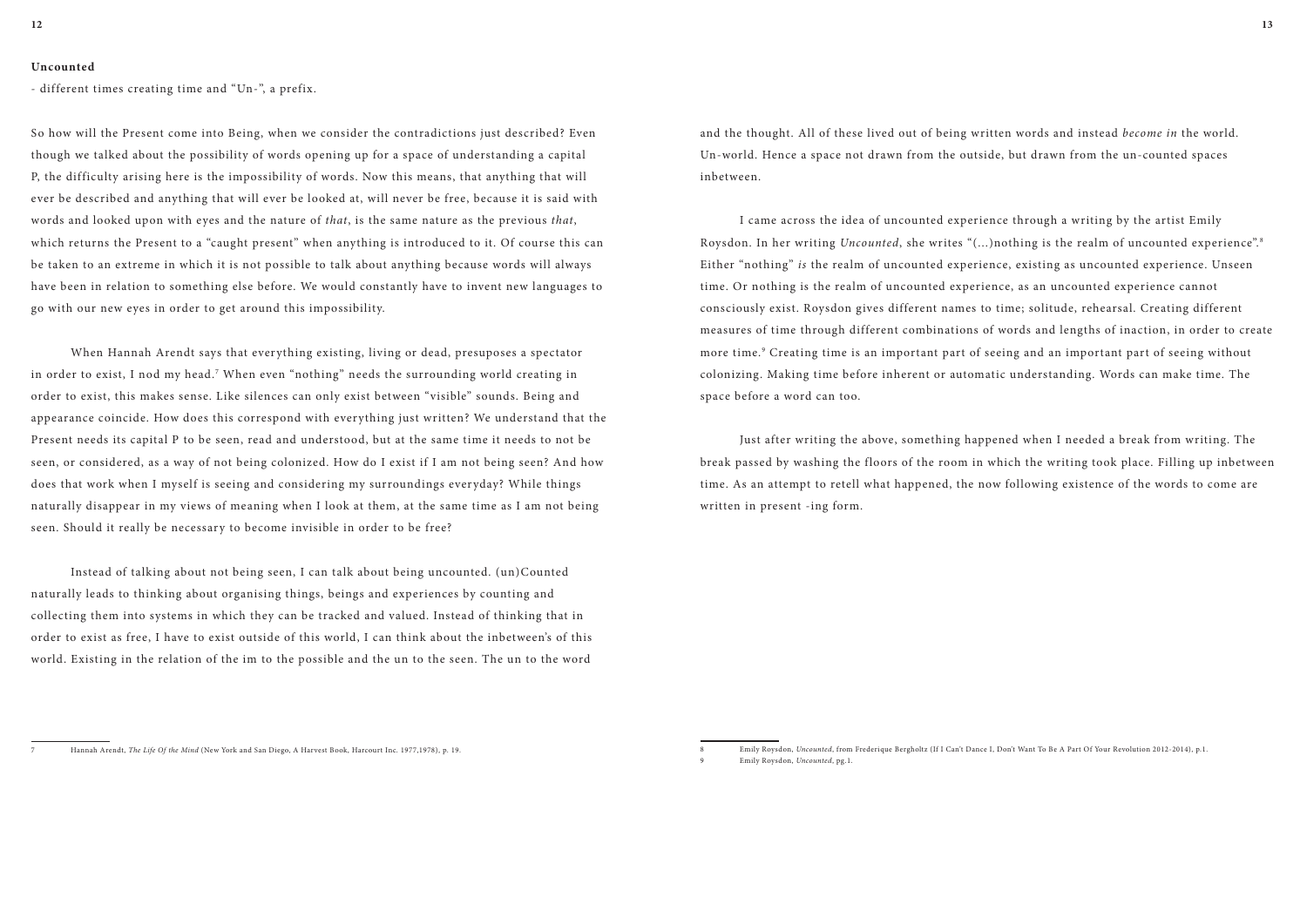*There is this moment in the livingroom. The floor is being wet from the washing of it. For the floor being wet and washing, all of the chairs surrounding the dinner table standing on the wet floor are turning upside down, resting on top of the dinner table. This is the moment. The floor is still being a floor with all of its functions of being a foundation on which other things are standing, even though it is being wet. The dinner table is still being a table with all of its functions of being a surface on which things are, even though the chairs are turning upside down on top of it. With this I mean, that the dinner table on top of the floor is confirming the floor existing as floor and the chairs are confirming the table existing as table. But the chairs are being something else. Nothing is confirming the chairs. This is the moment. Even though they are in the shape of being chairs, they are no longer actual chairs in the function of chair prescribed to them. They are not for sitting on. Suspended in time created by the floor being wet, they are waiting on top of the table. Waiting time. Watching the floor drying. They are pausing in their existence. A pausing of the chairs becoming un-chairs. The chairs undoing their chair. Confirming the un-chairs is nothing. Maybe inside this moment of wet and drying waiting time, the un-chairs living in the living they are doing through pausing, are free as they are not being what they are? <sup>10</sup>*

Solitude. Rehearsal. Adding waiting time. Waiting time is a funny time. Even though time passes, the space of this time is not the same time as the time outside, because you cannot do anything. It cannot be counted as a time producing something other than a waiting body, but the waiting time would not exist without the body waiting. They do not lead to anything together, they do not move forward. They are both temporary durations, escaping what is considered to be meaningful production. An invisible structure is given to you, in which you can exist as not being what you are.

There may be allocated different times to the written moment on the opposite page: the time of the chairs in relation to the wet floor and the table. The time of the waiting body observing. The time of recalling it. The time of writing it. The time of reading it now. The space produced by the body reading it. The time of this being written. The time of this now being read. We could go on forever like this, but the choice of giving words to the moment in the first place, might stop us from that.

Sometimes I think about all of the minute actions we do throughout our days. Negligible actions passing by un-noticed. Un-seen, un-felt, un-remembered and un-counted. We might argue whether they exist at all, because they have no known effect outside themselves because no-one knows about them. Uncounted existences unaccounted for. Meaning cannot be attached to them. If I were to think of a specific uncounted existence right now, it would no longer be an uncounted existence that passed by un-noticed. Like the moment on the opposite page. It would all of a sudden mean something and disappear in my words. So this idea is thought about, without knowing if what is thought about is ever here or not. They are some things which are, without having ever been. Un-Be.

Writing by myself, September 2016, Amsterdam, The Netherlands.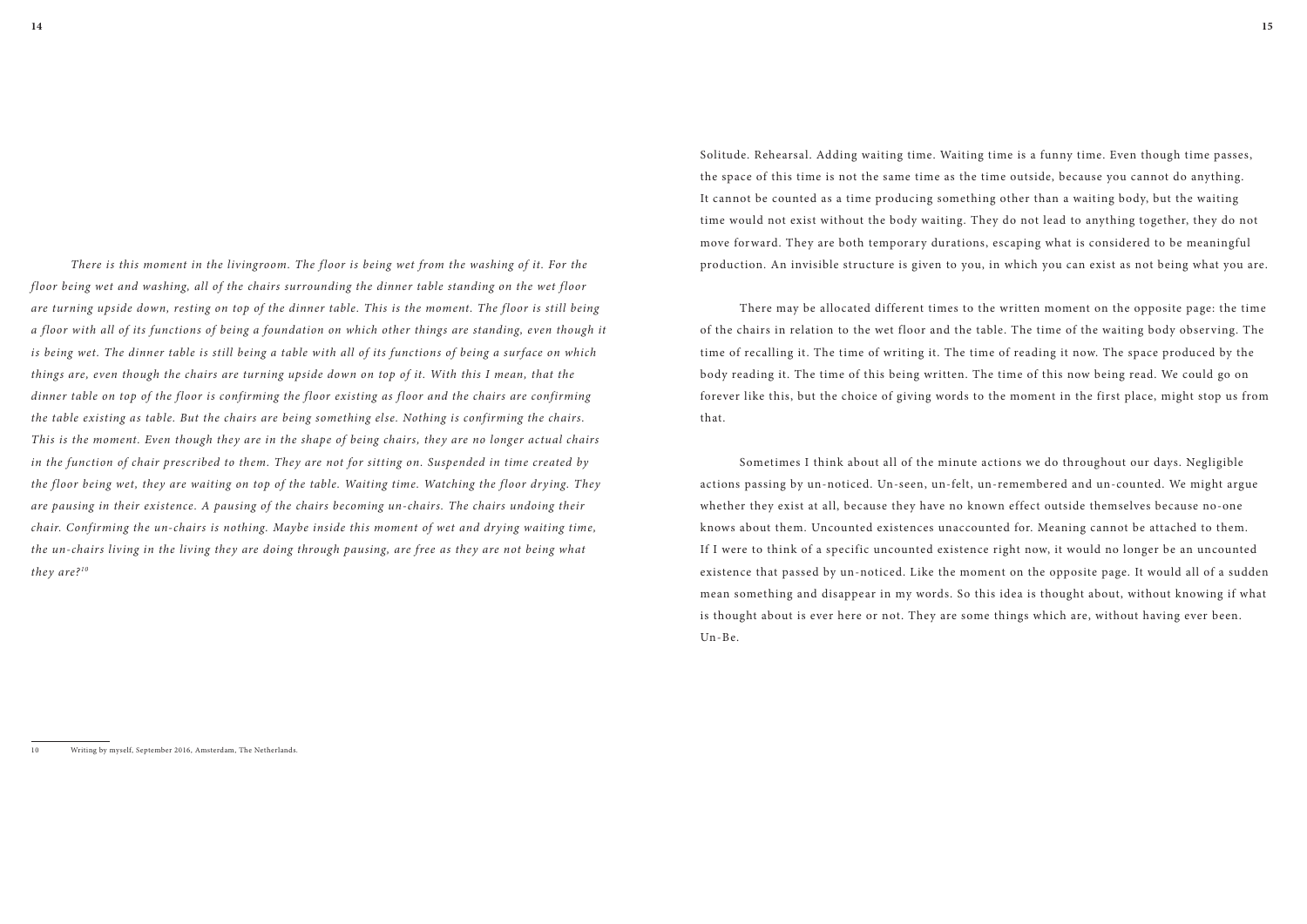$un-1$  |  $an$  |

# prefix

1 (added to adjectives, participles, and their derivatives) denoting the absence of a quality or state; not: unabashed | unacademic | unrepeatable.

• the reverse of (usually with an implication of approval or disapproval, or with another special connotation): unselfish | unprepossessing | unworldly.

2 (added to nouns) a lack of: unrest | untruth.

# $un-$ <sup>2</sup> $|$   $\land$ n $|$

# prefix

added to verbs:

- 1 denoting the reversal or cancellation of an action or state: untie | unsettle.
- 2 denoting deprivation, separation, or reduction to a lesser state: unmask | unman.

the contract of the contract of the contract of the contract of the contract of the contract of the contract of the contract of the contract of the contract of the contract of the contract of the contract of the contract o

• denoting release: unburden | unhand.

The prefix "un-" talks both about something not existing, like the repeatability of an action which is *unrepeatable*; the actual existence of an absence. *And* the reversal or cancellation of an existing action or state. At the same time, it talks about some kind of release, as in *to unburden*. Thinking about the chairs; they are un-chairs because of the absence of their actual function due to the wet floor. This leaves them in a state of release by making it possible for them to not be dominated by the fact that they are chairs to which value can be given. The un-chairs exist because of their absence of chair. Or their gain of "un-". When thinking about an "un-thought", something un-counted or un-seen, we have to think about this movement of reversing an act before it has existed, leading to a release. So when thinking about the un-thought, I can think about it as something on its way in the mind, but instead of bringing it forth by words, it gets to stay in this space before and thereby enter into a state of release. It becomes something other than thought, by not being dominated by words. Letting it reveal itself as what it actually is, by not being. Probably without anyone ever knowing this. As with the un-counted action to which meaning cannot be attached exactly because it passes by un-noticed, the knowing of the thought would make it no longer an un-thought. Maybe we have to think about to un-know. 12

implication of approval or disapproval, or with another special connotation. This says something about how "the reverse of" existing in relation to something else, like the word selfish, comes with a very present secondary meaning. Again returning to the difficulties of words as we are using words to write.

<sup>11</sup> Screenshots of the results of a search in Oxford Dictionaries, https://en.oxforddictionaries.com/definition/un- (accessed February 16. 2017).

<sup>12</sup> When looking at the definitions above we have to take into account that in the case of "the reverse of" there is something stated in brackets about an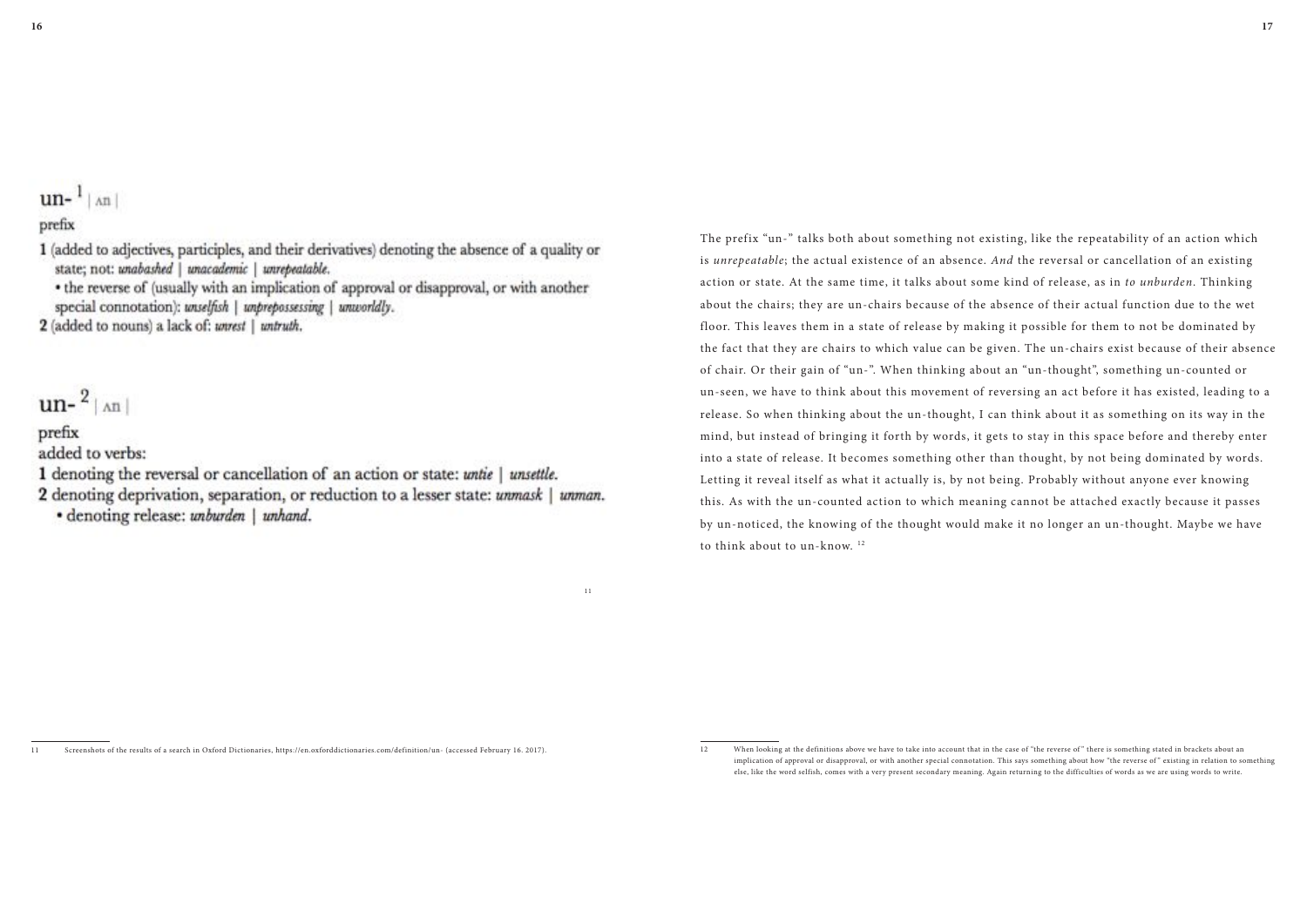#### **Potentiality of Not Being**

- space X and Continuous Becoming.

Returning to the Present. Just the fact that this sentence exists; A Constant Production of Present, makes it impossible for the Present to Be. It is not being, because this sentence is written. It is not being, because this sentence is read. It is not being because this sentence is being understood. It is *not*, because this sentence *is*. The sentence is the structure around the Present which makes it impossible for it to Be.

Or possible for it not to be.

#### *Maybe,*

*the possibility for the Present not to be, is where it exists and where it is free?*

Opening up another possibility for this space potentially already existing, but no one knows about it exactly because the moment an eye is turned towards it and looks upon it, it disappears. The moment it is thought about, even before I realise to have given it words, it disappears.

In *On Potentiality*, the Italian philosopher Giorgio Agamben discusses the idea of potentiality and impotentiality. He formulates this as the question of what it means to say "I can,", "I cannot". Quoting Aristotle, he writes: "To be potential means: (..) to be in relation to one's own incapacity. Beings that exist in the mode of potentiality are capable of their own impotentiality, and only in this way do they become potential. They can be because they are in relation to their own non-being".<sup>13</sup> Like vision can be potential only in relation to darkness; non-vision. Sound can be potential only in relation to silence. "Can" to "cannot". Aristotle opposes potentiality to actuality. 14 Potentiality disappears when it becomes actual. When the actuality of darkness is vision, darkness do not exist when vision exists. Agamben disagrees with this and he connects impotentiality to the idea of being free: "To be free is not simply to have the power to do this or that thing, nor is it simply

to have the power to refuse to do this or that thing. To be free is (...) to be capable of one's own impotentiality, to be in relation to one's own privation". 15 Being in relation to the existence of one's own cannot. Being in relation to one's own "un-".

Not Being. Non-being. To un-be. Imagine the moment just before the space of A Constant Production of Present is thought about. It is not, not-a-thought, because it is on its way in the mind. It is moving. Still it is not yet a thought, because a thought is created and brought to the mind by words. It is an un-thought. Another way to talk about this is through "language X" of Deleuze and Guattari, which is: "Language A in the actual process of becoming language  $B^{n,16}$  Something on its way (like the thought), without being yet. Instead it is existing inside the actual process of becoming. We can compare the space of the thought becoming, to the space of "language X", though we do not have a known A to depart from. We do have a B to arrive at, which is the thought existing completely consciously in the mind through words. Just think about this space "X" for a little bit. Think about the time it takes for the thought to exist without having been given words. Stretch out and expand this time as much as possible. This time is the space in which the Present can un-be. If this becoming continues, it will create the time which will create the space in which it can be, and if this becoming continues, it will create the time which will create the space in which this can be, and if this becoming continues, it will create the time which will create the space in which this can be…

How can this becoming continue? This question arises when we consider Aristotle opposing actuality to potentiality. As an answer, Agamben asks us how it is possible to consider the actuality of the potentiality to not-be. 17 The moment something is actual in its not-being, it is fully being its non-being and is therefore no longer only not-being. It is being not-being. This could be read as the to-not-be disappearing as it is being to-not-be, but in reality it means that it preserves itself by passing fully into actuality. It is continuously being it's to-not-be instead of being to-be.

<sup>13</sup> Agamben, *On Potentiality,* p. 182.

<sup>14</sup> Agamben, *On Potentiality,* p.177.

<sup>15</sup> Agamben, *On Potentiality*, p. 183.

<sup>16</sup> Deleuze and Guattari, *A Thousand Plateaus*, p. 106.

<sup>17</sup> Agamben, *On Potentiality*, p. 180.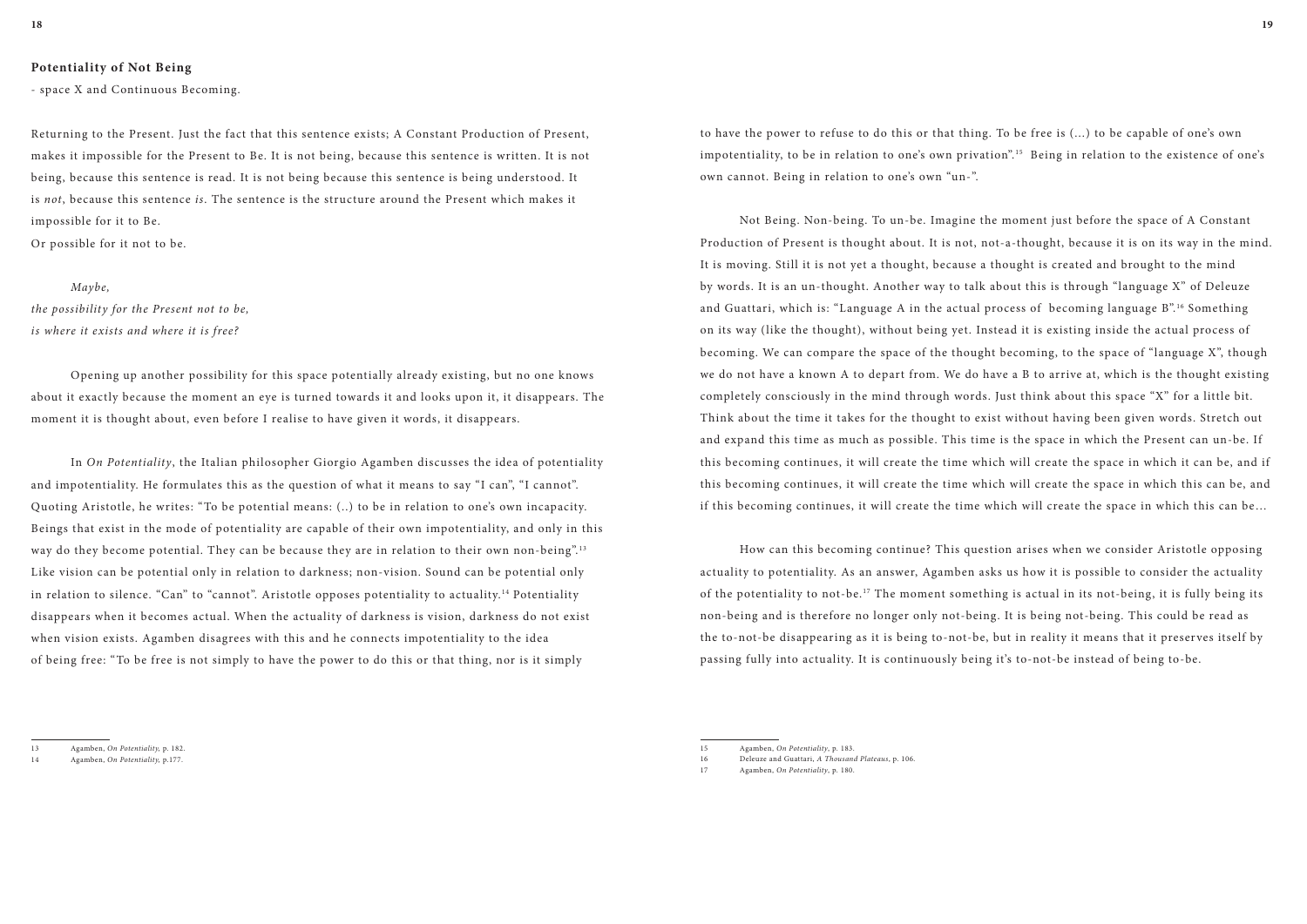Considering Agamben, we can talk about a mode of existence and a method for existing. The mode in which the Present can exist, is its actual existence as non-being. This mode through which the Present can exist, exists because the Present disappears every time we start talking about it - which is a contradiction. This contradiction is the method for existing.

> What is essential is that potentiality is not simply non-Being, simple privation, but rather the existence of non-Being, the presence of an absence; this is what we call "faculty" or "power".<sup>18</sup>

When asking before how this becoming can continue, and even earlier if this *is* can ever happen through a sentence, we can answer: return to the beginning of writing that the sentence has two sides to it - the existence of the sentence as written words in a sentence and its existence as an actual, tangible reality or Being. If we think about that exact space in between the existence as a sentence and the existence as an actual reality or Being, in this exact contradiction, this is where it can exist. Imagine the words contradicting the existence of the Present, constantly making it possible for it not to exist. Because of these contradictions it is possible for the Present to not be fixed because it cannot exist. Instead it exists as a continuous becoming. Imagine the several contradictions pushing the understanding of the Present around from different sides in order for the mind trying to understand it and capture it, constantly having to change the ways in which it relates. Once you think you have reached a steady point of understanding, this is contradicted by something else, even before you have the time to formulate that thought. In the end allowing the Present to continuously morph and combine itself in different ways through ever changing contradictions and spaces. Leaving it as free. The things which we cannot pin down because they are in a process of becoming something else, are free. The existence of this space, is its actual impotentiality. It's existence as non-being. Within this contradiction of the reality of the sentence in relation to what the sentence would like to create, within the space of this contradictory relation, lies the possibility for the Present to exist. And this "failure" of the space, is constitutive of the idea itself. Within it's failure, by living and being it's failure, the Present has agency.

18 Agamben, *On Potentiality*, p. 179.

The space is failing, but its failure becomes a continuous becoming and transforms into agency. And a continuously becoming is a free space, as it is not a fixed space.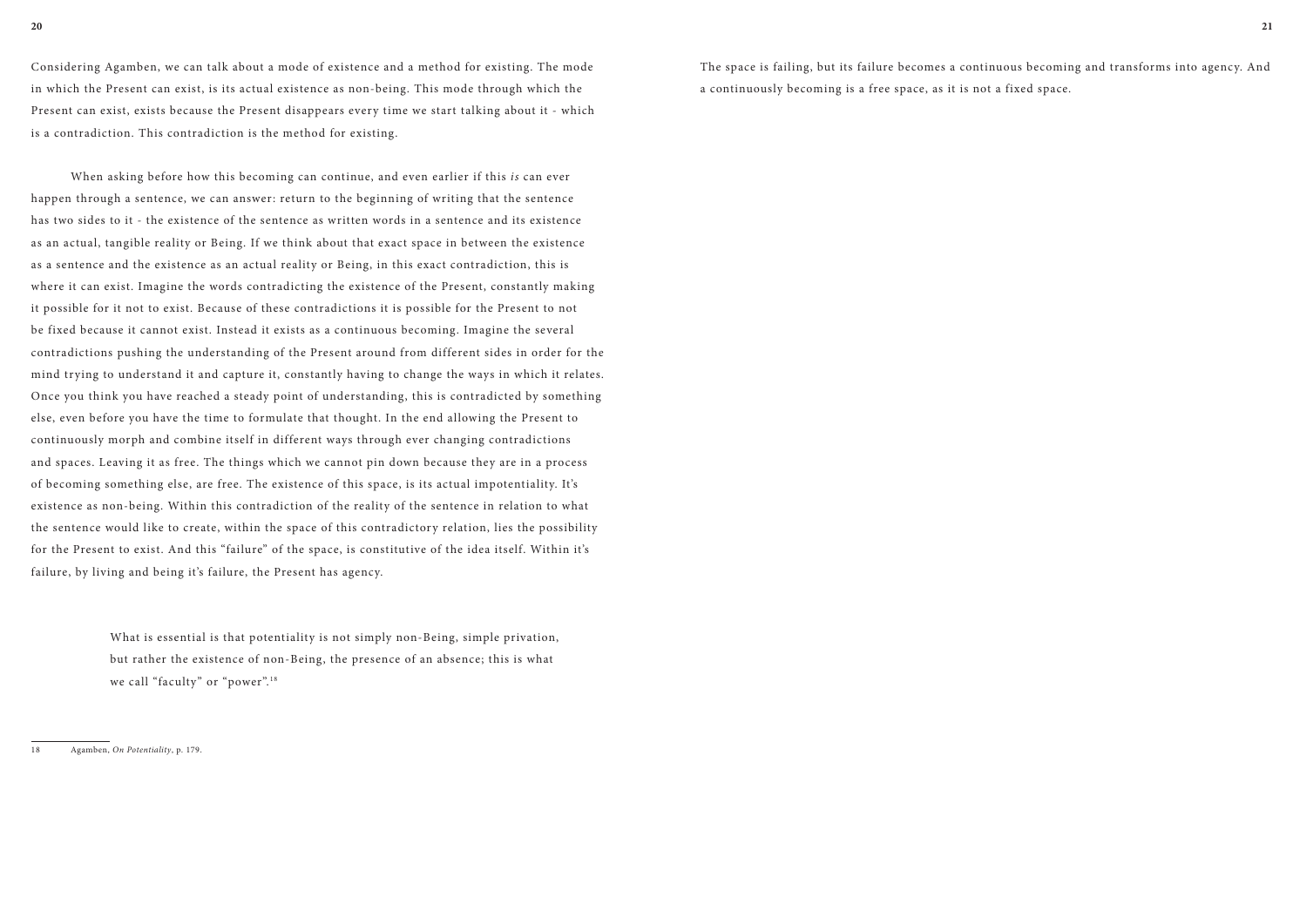#### **Sound**

- departing your creator, John Cage and *4'33"*

When we start listening to sounds, we can say something about a being, the sound, having the possibility of departing its creator the moment it is created. An existence which is a becoming through disintegration. It is not an existence of continuous growth in terms of becoming more. The creator of the sound functions as a launcher with the potential for shooting out the sound when activated. The sound detaches itself from its source and disperses as vibrations through space. Bouncing off all of the surrounding surfaces it encounters, which also makes the sound exist for the time it exists. Without anything surrounding it, the sound cannot exist. As a sound departs its creator the moment it is created, it also leaves the values of what created it. No matter what created the sound, the sound itself is free in its becoming. Because of these qualities, I would like to discuss sound in relation to the idea of a free space. Can sound function as a free space or at least help us to talk about it in a different way? When discussing sound here, I have to exclude the human voice speaking words. Spoken words are very different to just sounds. Words we understand as containers of meaning and when hearing someone talk, it is very difficult to ignore the meaning of their words and only listen to the voice as a sound. It would seem odd to ignore the meaning of someone's words and just listen to the sound of them. Therefore, when talking about sound, we are not talking about understandable spoken words, but instead natural sounds, not-natural sounds, music and noises. One can judge the creator of a sound. It can be the result of something very unpleasant and thus will mean something to us when we hear it, because we have attached meaning to it. Imagine the sound of frying food in oil. A warm sound. Hiss, bubble, sizzle! Soft, explosive, sputtering noise. When we do not know that the sound is the sound of frying food, it could just as well be white noise, heavy rain or fire. It is incredible difficult to listen to something without assigning it meaning. But the sound itself has the possibility to free itself from those concepts because of how it exists through space. Sequences of different sounds starting and finishing each other, becoming the sound of a car, slowly extending the beginning of a cat together with the ending of a door slam-wroom-hisscontinuing with...

The sound piece *4'33"* by John Cage is also known as *The Silence Piece*, even though it is not silent at all, but it is a piece concerned with silences and "non-silences". *4'33"* is the duration of the piece and the minutes and seconds function as a framework in which sounds focusedly have the potential to unfold. I say *focusedly* because everything will always have the potential to unfold, but in this setting the focus is on the specific unfolding of sound. In his writing *Composition as Process*, John Cage writes about silence and sound: "(...) duration alone was also a characteristic of silence".<sup>19</sup> Sound, duration

silence, duration

The first time *4'33"* was performed in 1952, a piano was placed on a stage at the Maverick Concert Hall, Woodstock, New York. A pianist was sitting behind the piano, but nothing was being played. Only he closed the lid of the piano to indicate the beginning of the piece and opened it briefly to mark the end of the first movement. The piece has three movements. The audience was waiting for something to happen and as they were looking at the piano player in this situation, they were looking at what could potentially happen. A piano player behind a piano often equals music. Suspended in time, everyone waits. As "nothing" is being performed, other beings; sounds, begin to emerge in the

<sup>19</sup> John Cage, *Silence: Lectures and Writings* (London, United Kingdom: Calder & Boyars, Ltd. 1971), p. 19.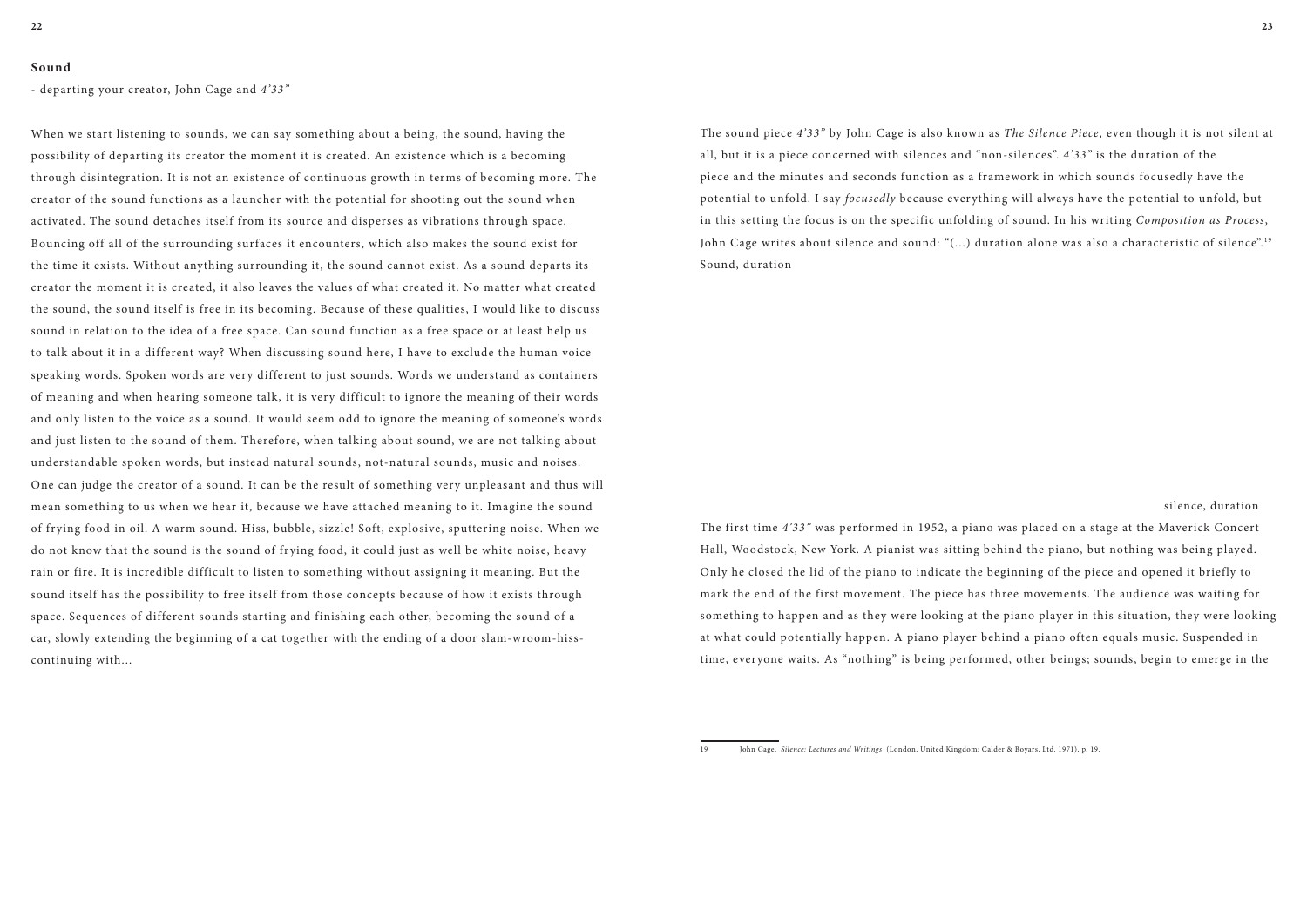space instead. Even though I have not experienced this piece myself, I would start with thinking that the experience of the piece performed in 1952 could be similar to that of the wet-floorwaiting-time, discussed earlier. Being in a space of waiting and beginning to notice new things. Different durations creating different waiting times. "Focused listening is radical as it makes us "see" a different world".<sup>20</sup> The piece is concerned with noticing and listening to what is there all by itself, created unintentionally. You could say that there is no music (maybe noises, but not sound as music), but there are more than just many. A move of a foot, rain on the roof, a cough, a zipper being unzipped and so forth. All sounds which can be experienced on the same level as music. We could say that *4'33"* is "freeing" natural sounds from being perceived as "just" noise. It liberates all sounds by demonstrating that all sounds are equal. Even liberating "high-brow" music from the pressure of having to live up to being "high-brow". At the same time, because of our previous line of thinking, this "freeing" also catches the sounds in a space of all of a sudden meaning something. Now everyone is aware of the sounds and they no longer just exist as what they are. Instead they have become expressions of some kind of normally disturbing "other", which enters our consciousness and makes us aware of its presence as something else than just a disturbing "other". At the same time, the sounds become expressions of a way of perceiving disinterestedly and impartially. "The silence piece *4'33'*' will never end, but change into a new lasting mode of perception". 21 The piece promises a different way of looking and listening when one walks out. A different attitude towards the world, where noise will not be noise, but simply undisturbing sound. Now we are all carriers of this awareness and everything we perceive will be affected by it and in that way, the piece never ends. A continuous becoming. In a way, can we not say that about everything existing in the world? Which then again can be turned to: "It will never be free, because the moment an eye is turned towards it and looks upon it, it disappears".<sup>22</sup>

The words around *4'33"* are very interesting. Every word said or written promises something the piece will do or has done, thereby making it impossible for this promise to exist in actuality. Every word pre-empts the piece. The present of the work is dominated by past and future. Even if the piece manages to fulfill its promise, it will still be captured by the words and meanings existing

around it. The space of *4'33"* is definitely not an un-counted space. The idea of a framework in which everything can exist "uncolonized" by being encountered disinterestedly, by being free from human concepts, is wonderful. The promise of a way of perceiving your surroundings continuing with people walking out of the door and becoming a continuous becoming as well. Does this actually happen? Maybe it happens because we say it does? It probably does happen to the individuals experiencing the piece. Why not? But the fact that these words exist around it, telling us what it is, makes it disappear. It becomes yet another layer of meaning which we do not notice, and we deceive ourself with the idea that we are now encountering everything without colonizing. Language supposes and hides what it brings to light, in the very act of bringing it to light.

In a letter to Helen Wolff, Cage comments on the way people received the work. "If one imagines that I have intended any of these responses he will have to imagine that I have intended all of them". 2324 When reading Cage's words around *4'33"*, we understand that it is created from a desire for unintentionality. At least this was what he wanted. Even the durations within *4'33"* are created through chance operations as a way of "freeing the music from all gestures of expression and transforming it into pure reception and heightened sensibility".<sup>25</sup> However, is this not an intention from the beginning? The piece is created with the intention of creating a piece based on unintentionality which will free music and " $\dots$ ) be perceived in unpredictable ways".<sup>26</sup> Again an intention. Though one creates something in which everything is free, it will still be caught in the wish and the contradictory intention of making it free. Did we ever consider that maybe the sounds do not want to be free? Would it be wrong to say that all of the sounds existing within *4'33"* are in fact created by John Cage and therefore they cannot depart their creator? Now they *are* something. Should *4'33"* acknowledge the contradictions and the impossibilities of what it promises? Would that free the sounds within it, because we would be aware of our contradictory awareness?

In contrast to this, we might consider the audience for a little bit, as they become the actual creators of the unintentional sounds. No matter how passively they sit and wait, they are not passive at all. Every individual in the audience functions as both sound creator and as a membrane through

<sup>20</sup> Quote by Salomé Voegelin, *Sounds Like Silence, John Cage 4'33": Silence Today*, Dieter Daniels and Inke Arns (Spector Books 2012), p. 40.

<sup>21</sup> *Sounds Like Silence*, p. 36.

<sup>22</sup> Referring to what is written in this thesis on p. 18.

<sup>23</sup> Helen Wolff was the mother of the composer Christian Wolff, a good friend of Cage.

<sup>24</sup> Cage, *Sounds Like Silence*, Letter to Helen Wolff, p. 21.

<sup>25</sup> Cage, *Sounds Like Silence,* p. 24.

<sup>26</sup> Cage, *Sounds Like Silence*, Letter to Helen Wolff, p. 21.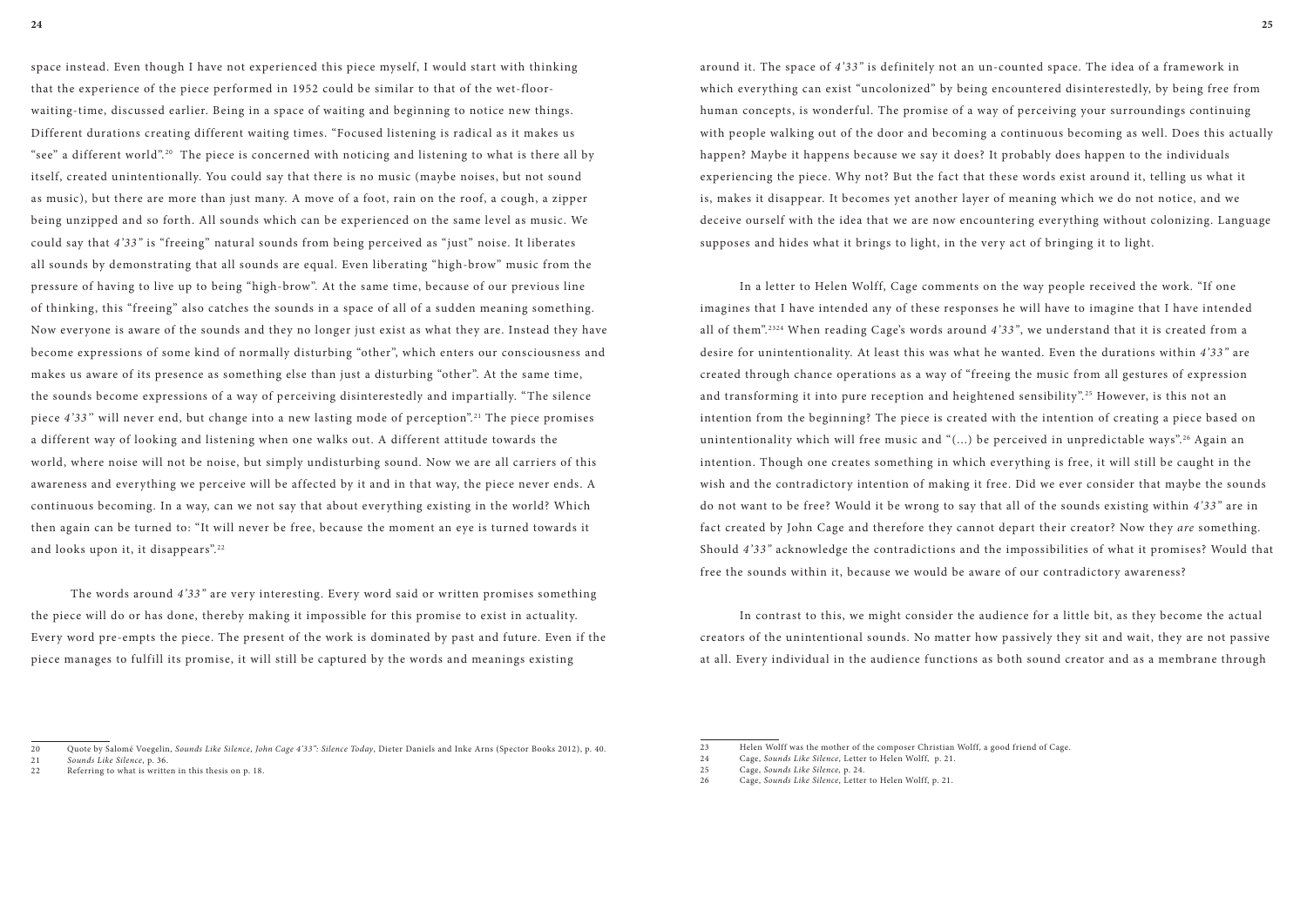which the sounds travel and bounce off. This adds to yet another reading of the piece, as one which takes the audience onto the stage, switching the role of performer and viewer. With this in mind we might say that the actual act of creating the sounds are unintentional, as this is done by the unknowing audience. Though I will still argue, that this unintentionality gets dominated by Cage's intention from the beginning. This is not a critique of Cage as much as it is a wondering of and through his work. Is it possible to create a work of art, a thought - anything really, which will be completely free from human colonization? Is being free unachievable as a human?

When thinking about it, the piece itself with its durations is not the problem, nor the title *4'33"*. It is also not a problem to create something with an intention. The thinking of the idea from the beginning might be a problem, when it is claimed that it is created unintentionally. In addition, the attaching of words and meanings, as in the explanatory *The Silence Piece*, interferes with the piece actually being able to do what it sets out to do. Every sound unfolding in this piece is pinned down before it gets to exist. <sup>27</sup> *4'33"* is the structure around the sounds and even though this structure is only duration, it is not invisible. It is very loud and fixed because of the words around it and therefore, everything existing within the space of *4'33"* will be fixed as well.

seconds of its performance. At Woodstock, N.T., August 29, 1962, the title was 4' 53" and the three parts were 53", 2' 40", and 1' 20%. It was performed by David Tudor, planist, who indicated the beginnings of parts by closing, the endings by opening, board lid. However, the work may be performed by any instrumentalist or combination of instrumentalists and last any length of time.

 $\mathbf{I}$ TACET  $\mathbf{u}$ TACKT III TACET

#### FOR THREE KREWS

COPYRIGHT @ 1960 BY HEHMAR PRESS INC., 373 PARK AVE



When even the duration is no longer a fixed duration and the work can be executed with any instrument (if any at all), we could really be left with a tool for a different way of looking.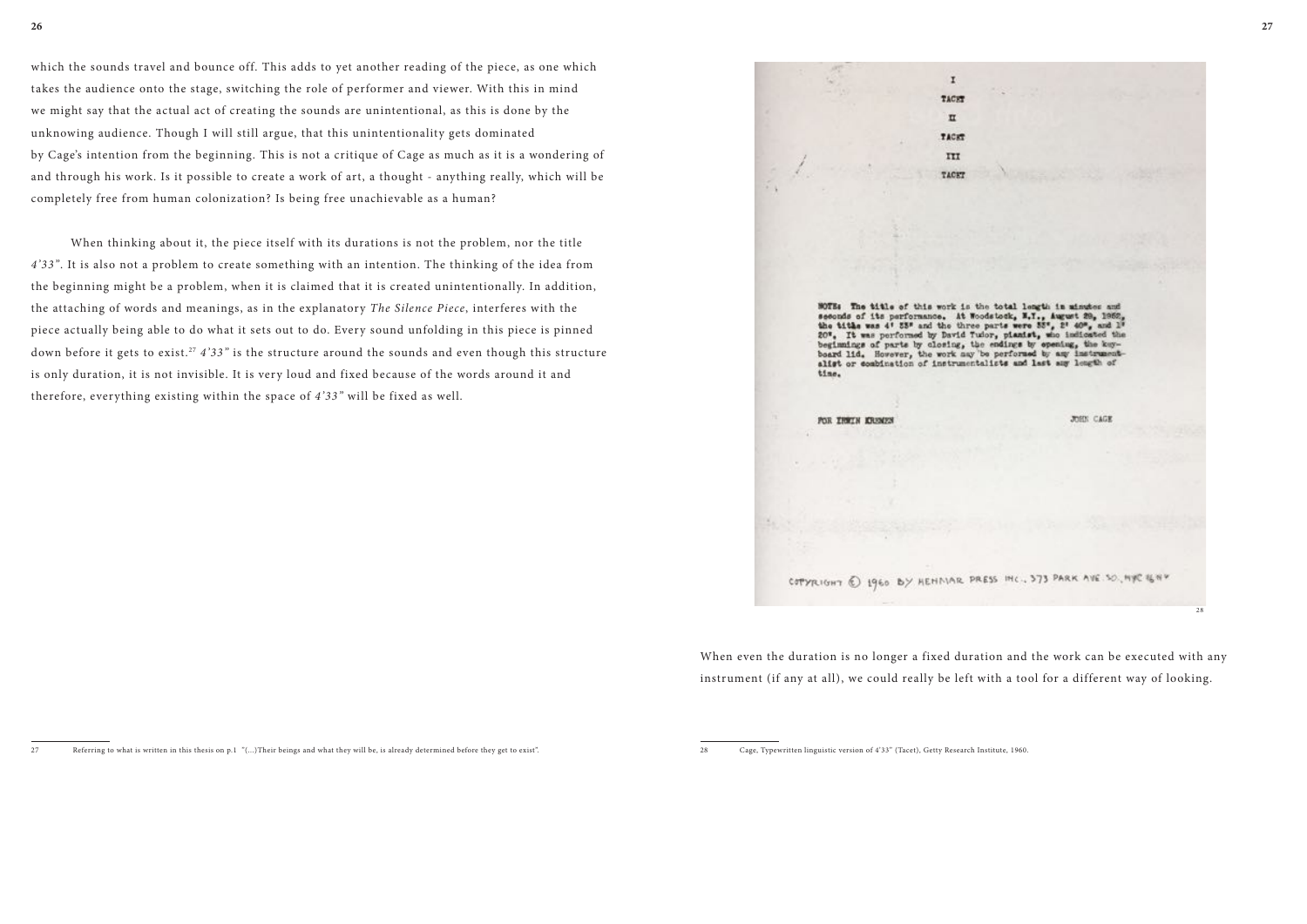

29

Later executions of the work have included listening silently in a public space. One could also sit at home and do *4'33* for many hours, which then expands the piece into deep meditation and active mindfulness.

#### Pianist Potential

We can also consider the pianist. So far I have not come across anyone addressing the pianist when writing about *4'33"*. If we continue with thinking in the line of potentiality, the pianist has the potential to play. The pianist also has the potential to-not-play. It is similar to the example used by Agamben when he discusses the actual act of impotentiality . "The actuality of the potentiality to play the piano is the performance of a piece for the piano; but what is the actuality of the potentiality to not-play?". 30 Agamben concludes that there is truly potentiality only where the potentiality "to-not" does not lag behind actuality, but passes fully into it (actuality) as such. 31 If we really think about it, this last potential of "to-not-play" of the pianist in *4'33"*, does not exist as potentiality. It is from the beginning not a potential, because it is already happening before it became potential. It is determined beforehand, that the pianist is *doing* "to-not-play". Therefore, the potentiality of playing becomes the "to-not" instead, as he does not have the potential to play in the way this work is planned. The "to-not-play" of the pianist, by being planned in advance, leaps over its own possibility for fully passing into actuality. It was never actual. Switching the roles of the potential of *to-do* and the potential of *to-not-do*. In addition, the pianist becomes a visual representation of what we are supposed to think about and listen to. Without the pianist, the piece could be read as the idea of someone not showing up or maybe he forgot his sheets of music? One might consider the piano as a sculptural object. The presence of the pianist contradicts the unintentionality of the piece as he becomes an intentional visual representation. He also directs us to understand and without him, maybe this understanding would not happen? At least we are thinking about and writing the word unintentionality an awful lot.

<sup>29</sup> Video documentation of the performance of 4'33" at the former German-German border checkpoint Invalidenstrasse, Berlin, August 1, 1990. *Sounds Like Silence*, p. 250.

<sup>30</sup> Agamben, *On Potentiality,* p. 183.

<sup>31</sup> Agamben, *On Potentiality,* p. 183.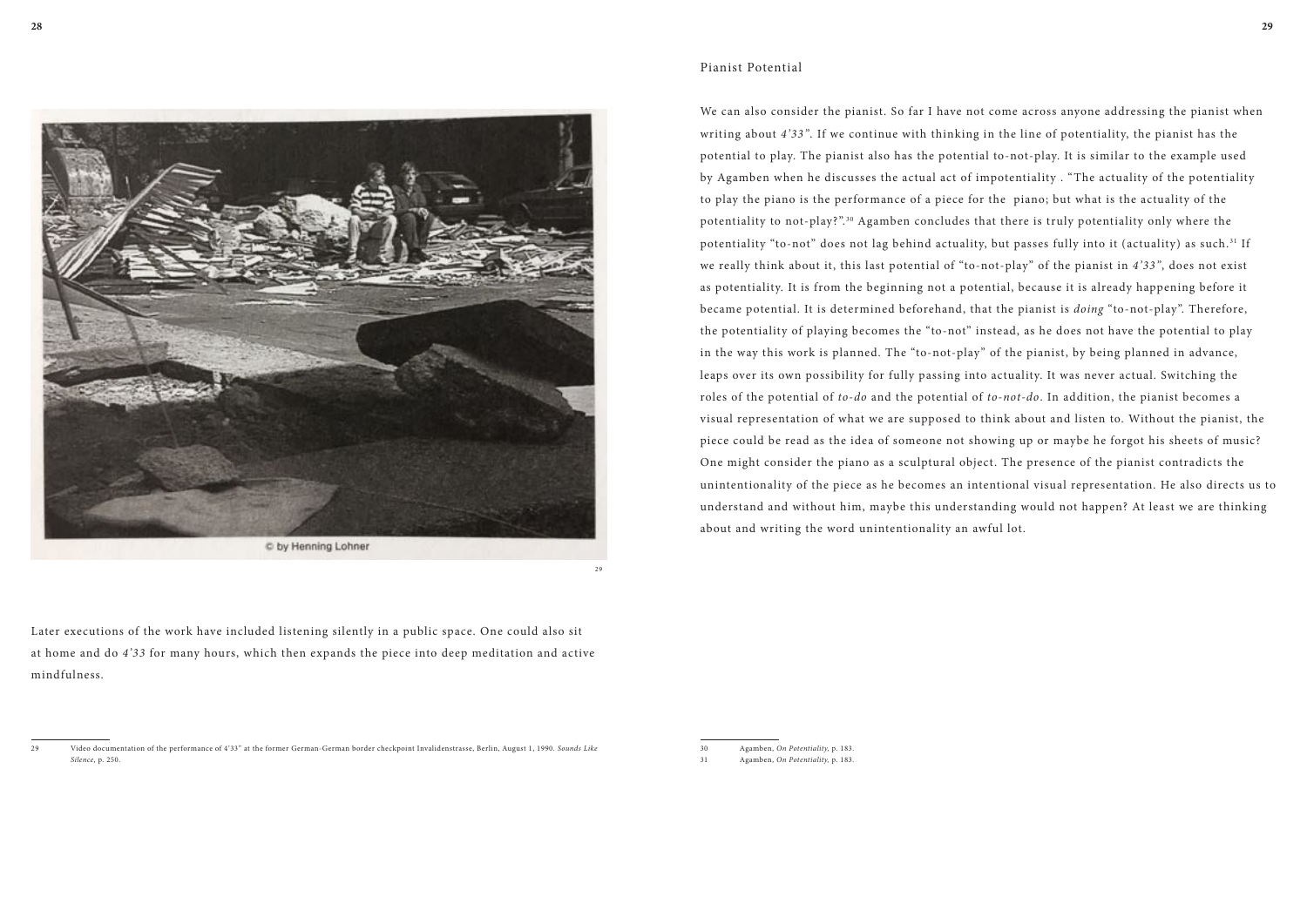## Multiple Meanings or Multiple Perspectives?

Within the concept of *4'33"* and the creation of it, there are many contradictions. The contradiction of intentional unintentionality is ultimately what leads to multiple meanings existing within the same work. Either drowning it or allowing it to not be fixed in one meaning and instead being inbetween several. The contradictions pushing the understanding of *4'33"* around from different sides in order for the mind trying to understand it and capture it, constantly having to change the ways in which it relates. This allows *4'33"* to continuously morph into something else and combine in different ways with ever changing contradictions and spaces. Leaving it as free.<sup>32</sup> Again we are arriving at a running-in-circles without ever reaching a fixed conclusion. Instead we are multiplying perspectives. Reaching a conclusion would probably kill the work completely. It is interesting, that when we swap *multiple meanings* for *multiple perspectives*, we all of a sudden have a completely different understanding of the contradictions. However, whether one encounters the piece in an optimistic-contradictory way with possibilities, or focuses on how it is just not capable of doing what it promises, depends on how we choose to look. It is intentional and it is a deliberate "thinking about". A conscious choice. Despite the difficulties of the piece, I do believe that it comes close to letting sounds show themselves as what they can potentially be. The sounds function as expressions of a way of considering and engaging with the world, which can be difficult to put into words because of the contradictory nature of them.

"Nothingness, (...), is not empty as an ending, rather, a potentiality through which other beginnings can become born", David Toop writes in his essay *Dying Away Upon the Ear.* 33 This essay is a part of a large, commemorative book of 288 pages concerned only with *4'33"* and the significance of the piece. To me, the title *Dying Away Upon the Ear*, expresses how the moment something is being picked up by human attention, it dies. It becomes the human view. In fact, David Toop's chapter in the book is titled *Nothing To Hear*, which only adds to both the title of the essay and this particular quote, which functions as the opening sentence to his writing and now here as a quote of open closure to our ending beginning to become. I believe this is a very beautiful quote to end this thinking through *4'33"* with, to which I have nothing to add.

<sup>32</sup> Referring to what is written in this thesis on p. 8.

<sup>33</sup> David Toop, *Nothing to hear, Dying Away Upon the Ear*. *Sounds Like Silence*, p. 57.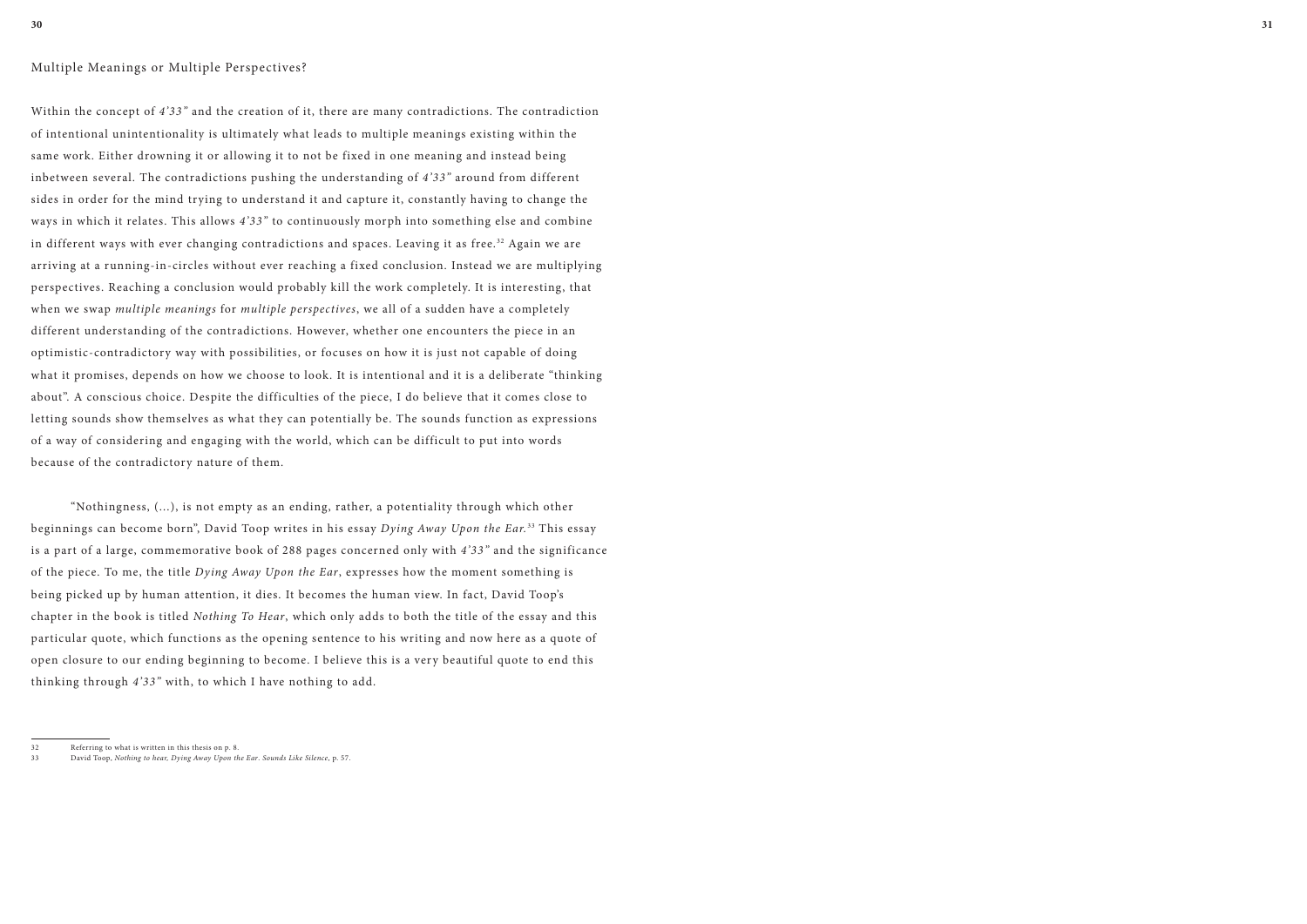#### **Guy de Cointet's abstraction of words**

- *Going to the Market* and *Tell Me*

*Going to the Market* is the title of a painting and performance work by the French artist Guy de Cointet. What do we see? A white door in a white wall on a white floor. A woman pointing at a non-symmetrical painting, somewhat in the shape of the state of Texas, filled with letters and numbers. One question mark. The painting has a border. The border consists of 8 thick, black lines and three coloured lines - orange, blue and green. Through a performance, executed by this well dressed actress, the painting is activated. The individual letters and numbers in the painting have been assigned a specific value, which the actress uses to unfold a story. The blue border is the river. The green border is the forest. Towards right is the market and towards left is home. The story told is a story about love, the difficulties of love and ultimately the reunion of the lovers involved. It is a peculiar story which feels comfortable and familiar, because of the way in which it follows the structure of mainstream love stories: love is followed by conflict and drama which separates the lovers involved. After a while, some kind of relief enters, which makes love return. A woman runs away from a party and ends up in a forest, where she is attracted to a magical river. For about six days now, things have been uneasy between her and her lover. Heading towards the market to get medicine, because of feeling ill in the night, the magical river catches her attention when she needs a rest. She falls into the water. Two gentlemen passing by save her. They have a slight accent from Luxembourg. At the end, the woman is reunited with her lover, who turned right instead of left at a crossroad and by a coincidence met her in the forest. The story is told as an everyday-kind-of monologue, acted towards the audience.

This work interests me, because of the way in which the story is told and how the performance is created through the painting. At the bottom of the painting we see "35 H". This stands for 35 miles pr. hour, which is the speed by which Adul drove carefully before hitting the crossroad. As the actress speaks these lines, she points at the specific numbers and letters in the painting. Adul was from the United Kingdom aged 38 (U K 3 8). A brilliant engineer since 1959 (E 5 9 ). Z O R is the name of the woman in the story spelled backwards (her name is Roz).



34 Guy de Cointet, *Going to the Market*, 1975. Still from performance, performed by Mary Ann Duganne, The Temporary Contemporary, MOCA, Los Angeles, 1985. Courtesy: Estate of Guy de Cointet / Air de Paris, Paris and Greene Naftali Gallery, New York. https://frieze.com/article/guy-de-cointet (accessed on

February 13, 2017).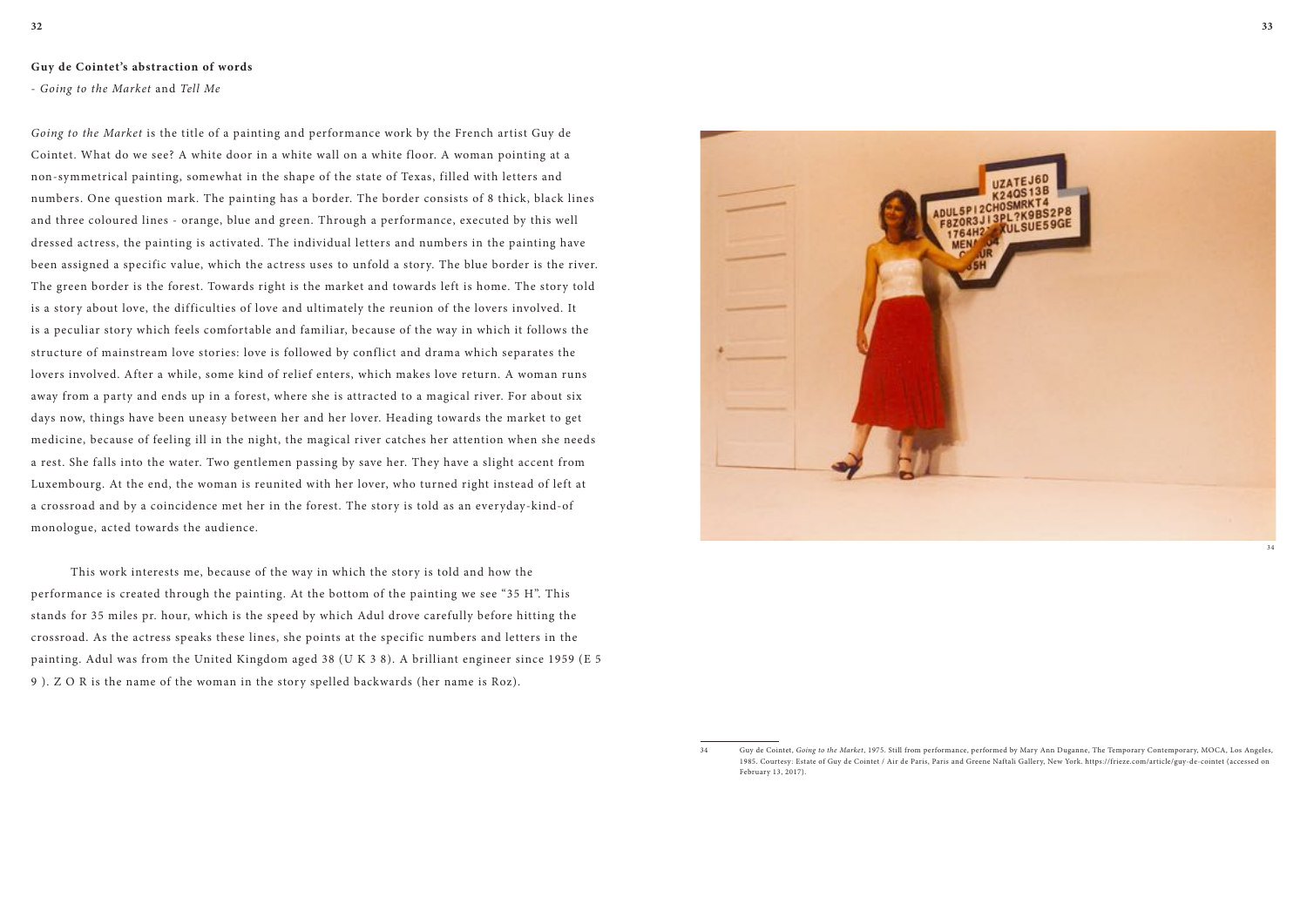Literally and visually, this work reduces words to their basic, visual components. Leaving them in an existence in which meaning cannot be given to them anymore. Followed by the activation and re-meaning of them through the story and the performance. Extracting information from the individual letters and connecting them to a whole universe of meaning and history. This piece was performed five times during the artists life. Each time, the story was supposed to be the same. I say *supposed* because I have never seen any of the performances, but only the recording of one of them. So whether they actually were I do not know. Crossroads, turning points, miscommunication and coincidences are important parts of the story. Turning left instead of right becomes consequential for our characters.

Non-meaning is represented through the letters without words, but the words still exist as letters within the physical structure of the painting. The structure of the fixed story. Aesthetic value has been loaded onto them as well. As we need the pianist in *4'33"* in order to get an understanding of what we are a part of, maybe we need something aesthetically pleasing or interesting to look at, in order to look? I am aware of the fact that this piece was not created with the intention of specifically freeing words from their meanings or freeing through words, but it relates to this idea because of what the painting in the performance does. Assigning meaning to a letter, which in this case is a fixed meaning for the purpose of the story.

In another performance by Cointet entitled *Tell Me*, the woman Mary, driven by the need to find her comb, walks into a stack of cubes arranged on the top of a table. All of the cubes fall out of their stacked order and she yells: "MY PRECIOUS BOOK!". She destroyed her book. She continues with saying that half of a sentence is broken and one word is beyond repair. As the order of the cubes break, so does the structure of the words. A stack of cubes is obviously not a book, but by saying that it is, it becomes a book in this performance. Because of her emotional reaction, we are inclined to believe it. An agreement is now established between the audience and the performer: within the duration of the performance, these cubes are a book. Mary continues with turning one of the cubes, telling a story by reading it from all six sides.



35

<sup>35</sup> The cube book in *Tell Me*. Perfomed as part of UBS Openings: Saturday Live, Tate Modern, 30 June 2007, http://www.tate.org.uk/research/publications/ performance-at-tate/case-studies/guy-de-cointet (accessed on March 21. 2017).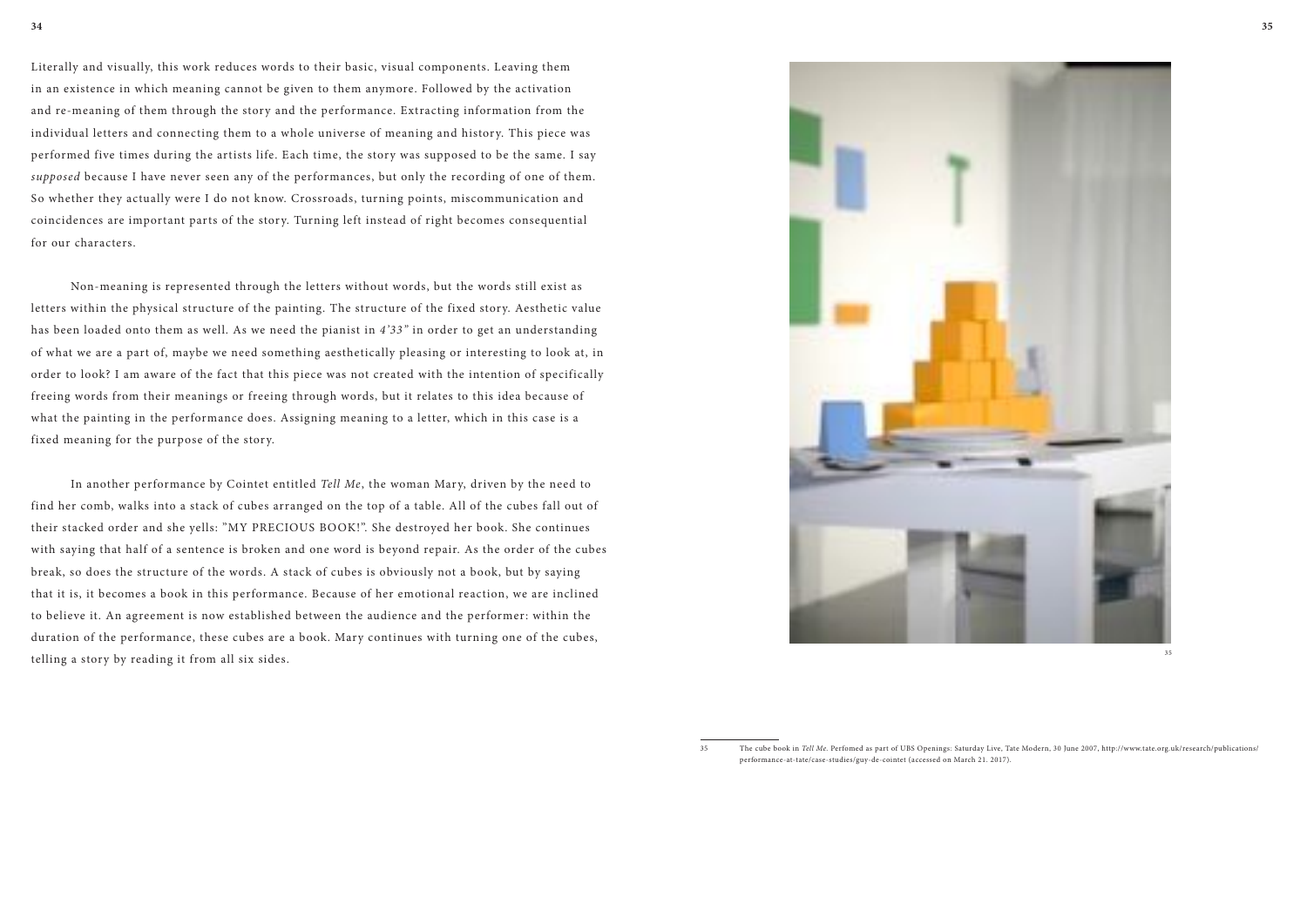Referring to the title *Tell Me*, Mary tells a story to the character Olive. Mary is horrified and emotional while telling the story as she is re-living the episode. As Olive cannot hold back her excited impatience, she says: "TELL ME!". As an answer, Mary unfolds what I believe to be the most crucial part of the story as silent hand gestures, touching the palms of Olive. The only experience we as an audience have of the story told, is Olive's bodily reaction to it, which is enough for us to understand it's horrors. She sighs, touches her chest and frowns her forehead. Olive concludes the storytelling by saying: "Obviously, it was the wrong box!". "Absolutely", Mary replies.

These two sentences are said with such a lightness, that contradicts the dramatic expressions of the actresses two seconds earlier. As soon as an emotion or mood is established, it is swept away and substituted by something completely different, before we can capture it.

This way of living and sharing emotions through gestures and sounds, reminds me of a few lines from Arendt's *Body and Soul; Soul and Mind.* She writes: "(...) the life of our soul in it's very intensity is much more adequately expressed in a glance, a sound, a gesture, than in speech". 36





Guy De Cointet questions and plays with our inherent understanding of words attached to their physical representation, or the other way around. Additionally there is the very important aspect of the material works within the performances, only being activated when the performances are being performed. During the time outside of "performance duration", they can still be looked at and "read", but the individual letters in the painting or the blue of the border, will not lend themselves to any specific reading or meaning in terms of words and language. The stacked cubes are just cubes in a stack and no one would know that they are a book until the woman in the performance tells us. The words of the performers create the meanings and the realities of the objects, and the presence of the objects demand the performers to act and speak in relation to them. They are driven by the objects. It is interesting to mention that later in his career, Cointet replaced material objects as callers for action with immaterial light and sound.

<sup>36</sup> Arendt, *The Life of the Mind*, p. 31.

<sup>37</sup> Mary telling the story to Olive. Still-shots from a recording of *Tell Me* at MoMA, New York, 1980. https://vimeo.com/205684780 (accessed on March 21. 2017).

<sup>38</sup> Mary reading the cubes. Still-shot from a recording of *Tell Me*. Performed at Centre Régional d'Art Contemporain Languedoc-Roussillon, Sète, France, 2006, https://vimeo.com/channels/1184036/40242722 (accessed on March 21. 2017).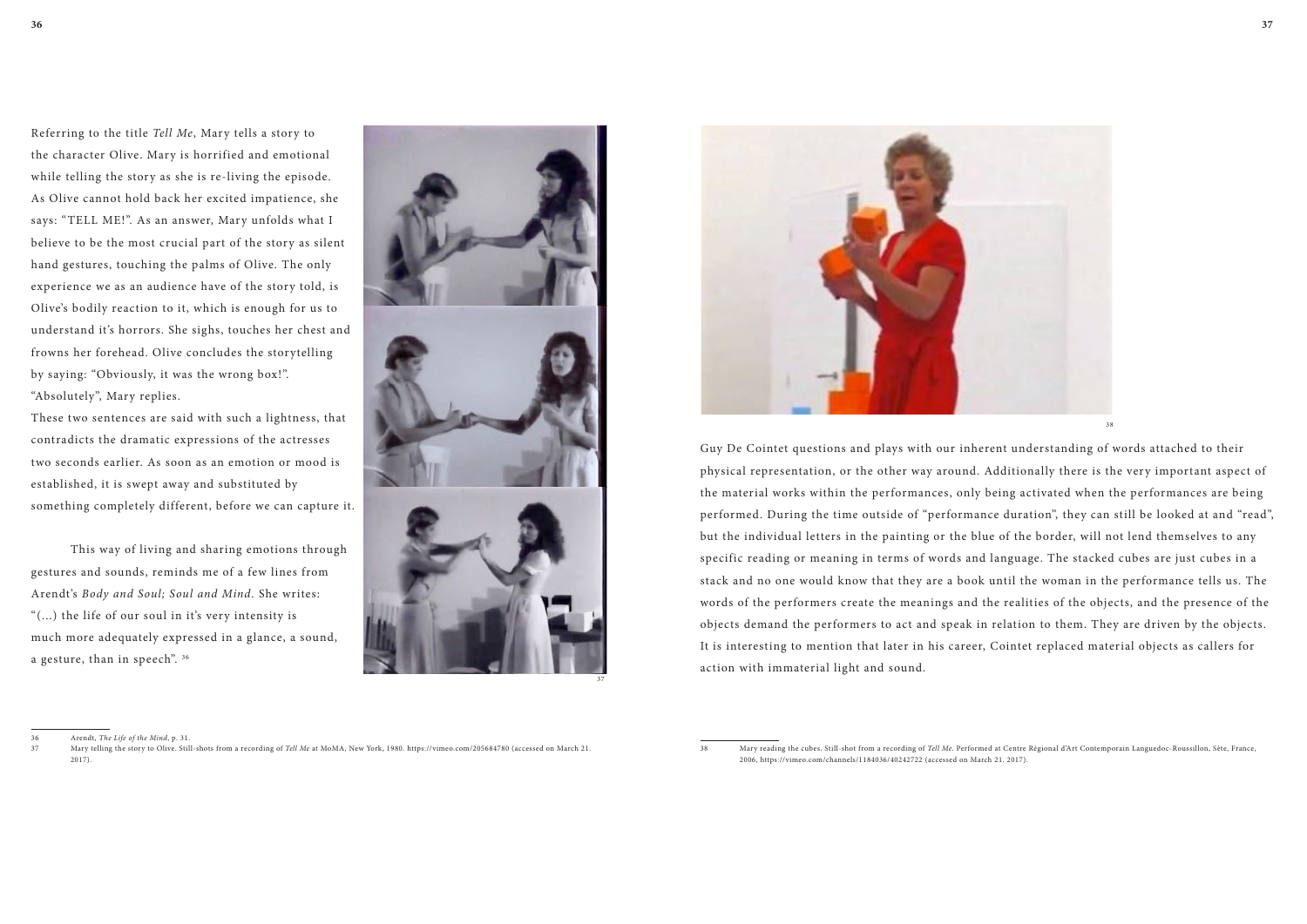## **Khlebnikov considering words**

"Let us consider two words: lysina [bald spot] and lesina [tree trunk]. Mountains lacking les [forest] are called lysyi [bald]; the exact area deprived of les is called lysina [bald spot]; any individual tree, a part of les, can be referred to as lesina. Should we not attribute an opposition in meaning to these two words distinguished only by a change of vowel, y to  $e^{2^{n_{39}}}$ 

Here, we do end up considering more than just two words with Velimir Khlebnikov in his essay. Velimir Khlebnikov was a Russian poet and playwright who lived from 1885-1922, an important part of the Russian Futurist Movement. Together with the poet Aleksei Kruchenykh he created *Zaum*, which is an experimental poetic language in which meaning is indeterminate. The language *Zaum* can be translated into English as "beyonsense".<sup>40</sup> "Beyonsense language means language situated beyond the boundaries of ordinary reason, just as we say "beyond the river" or "beyond the sea"".<sup>41</sup> When reading *Zaum*, words and letters come across as almost tangible objects and sounds, that can be moved around in order to create a different meaning by rejecting their function as mediators of common sense. Khlebnikov compares our "normal, common language" to that of the child playing with dolls, or riding a wooden chair as a horse. Within the space of play time, the chair is a horse and the dolls are real people with feelings. Replacing both the horse and people. "In language, scraps of sound are used to make dolls and replace all the things in the world". <sup>42</sup>

Though *Zaum* is a language situated beyond reason, opposing normal language which pins down and pre-empts, Khlebnikov tries to create and describe a way in which *Zaum* would be intelligible to reason, as to be used as an actual language. "If we take any given word, say chashka [cup], we have no way of knowing what each separate sound means in terms of the whole word. But if we take every word that begins with the sound ch—chashka, cherep, chan, chulok, etc. [cup, skull, vat, stocking]—then the common meaning that all these words share will also be the meaning of ch, and the remaining letters in each word will cancel each other out. If we compare these words

beginning with "ch", we see that they all mean "one body that encases or envelopes another"; ch therefore means case or envelope. Thus does beyonsense language enter the realm of sense".<sup>43</sup> Khlebnikov is breaking down the components of different words in order to see what they have in common through sound in relation to meaning. The sound "ch" now has a universal meaning: bodies in which another body can be.

In another essay titled *Let us consider two words*, which the first lines in this chapter are quoted from, we get an understanding of how some words, according to Khlebnikov, can be build, connected and placed in opposition to each other, by looking at the meaning of a single letter. Like the sound of "ch". Accepting this, new words can be built in order to create a "freer" and more expressive language. Throughout this text, he assigns specific and constant meanings to single letters. Particularly the letter "l" and the letter "t". He begins with considering the word lysina [bald spot] and the word lesina [tree trunk]. Only the letters "y" and "e" are different in these two words. Swap one for the other and we are talking about a tree trunk instead of a bald spot. "Y" and "e" are now considered letters of disparity, whilst the letter "l" is considered a constant element of identity. This meaning and concept of "l" manifests itself when Khlebnikov develops his argument. We go through the words l'nut [to lean towards], legkost [lightness], l'net [the individual], back to les [forest] and on bil [he beats]. According to Khlebnikov, all of these words, because of their "l", contain an element of constant decrease in distance produced by the object or subject talked about in relation to the subject studying it. For the tree, there is a contained meaning of growing, leaning towards and upwards in its lightness of the "l" of les [forest]. The man beats, he is not being beaten himself. The man actively decreases the distance to what is beaten. If the "l" in on bil is exchanged with a "t", the sentence becomes on bit [he was beaten]. Instead of actively beating, he has now attracted a force and is instead beaten himself. The "t" leads us through the words tianut' [to attract], tiazhest [gravity], tyn [palisade] before we end up at on bit. "T" then stands in opposition to "l" and indicates a decrease in distance produced by a force attracting affections and influences

43 Khlebnikov, *Collected works of Velimir Khlebnikov,* p. 383.

<sup>39</sup> Velimir Khlebnikov, *Collected works of Velimir Khlebnikov volume 1, Letters and Theoretical writings* trans. Paul Schmidt (Massachusetts: Harvard University Press Cambridge 1987), p. 266.

<sup>40</sup> Janecek Gerald, *The Transitional Poetry of Russian Futurism* (San Diego: San Diego University Press, SDSU Press 1996), p. 1.

<sup>41</sup> Janecek Gerald, *The Transitional Poetry of Russian Futurism,* p. 140.

<sup>42</sup> Khlebnikov, *Collected works of Velimir Khlebnikov,* p. 283.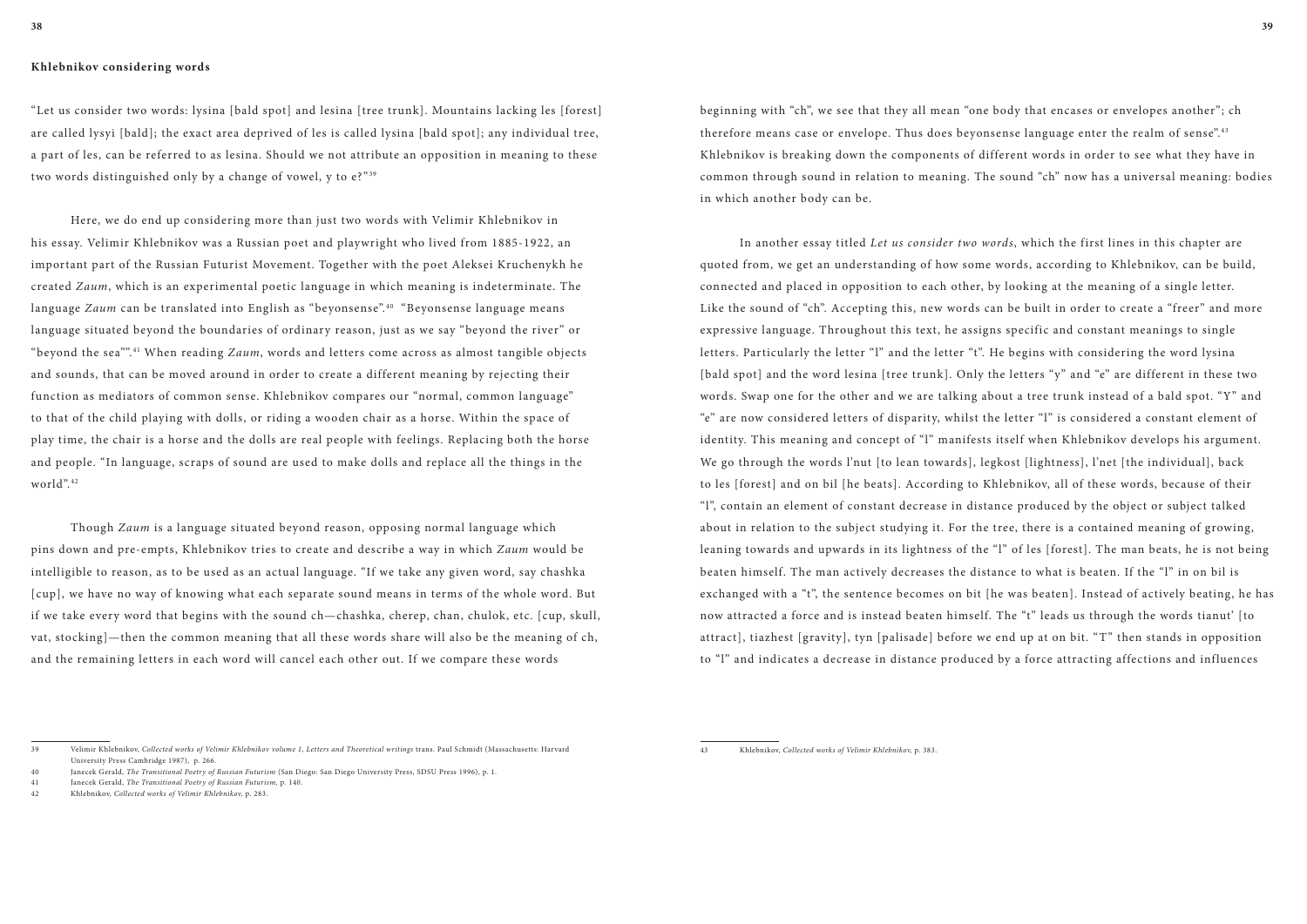upon the more passive subject or object - like the man who was beaten. Actions attached themselves to the man. "As soon as les [forest] falls within the sphere of action of t, is becomes tes [timber]". <sup>44</sup> The change of a letter turns an actively growing and light-reaching forest into passive and dead timber and as timber is created by cutting down the tree, making it fall, so does the word fall as well. Which I find to be a very beautiful way to talk about this action *within the sphere of "t"*.

We can now begin to imagine how one can build completely new words based on the idea of a letter containing some kind of identity, which, by placing it in another word, can add to or expand the meaning of an otherwise fixed word. If we return to the idea of the un-thought, we can again think about the meaning of "un-" and relate it to Khlebnikov's thinking. "Un-" being both a prefix which talks about the reversal of an act and the undoing or release of something. To undo a knot. These concepts we can connect to the thought, which creates the idea of an un-thought, in which there is a reversal of the act of bringing the thought to the mind by words just before it is. By this, leaving the thought in a state of release in the space before the one of words.

In this short text, Khlebnikov travels through a stream of associations based on the meaning assigned to individual letters. Freely associating words despite their differences in "common meaning". What to think? It allows for a very free approach to language in which "ch" can be the universal sound for "one body that encases or envelopes another" and be placed in other words in order to give them a second layer of understanding. 45 At the same time, two seemingly different words can be connected because of their "l" and the constant concept of "l". With this in mind, would it not make sense to see this as an expression of how a word is never just a word because of the multiple meanings even a single letter contains? All of a sudden, a forest is connected to the words unrestrained [likho] which is connected to privilege [l'gota] and permission [l'zia]. "Defining the contours of the turbulent state of being of the unrestrained person who does not stop at murder". <sup>46</sup> This can be read as a very liberal translation of "l". A passive individual, like the man who is beaten, is calm [tikho]. Tikho, only being different from likho [unrestrained] because of one letter, therefore becomes the opposite of unrestrained, even though calm would not be the exact opposite of

unrestrained when first considered. The calm [tikho] is "like a drying pond, open to every influence from without", which does contain a strong, negative connotation. 47 Despite the poet being free in her or his creation, this leads to the words and sounds themselves not being free. Yet, when words are created by humans and the human is free in her or his creation with them, maybe the word is free as well? This means that if the "ch" of Khlebnikov is not free, then the "un-" is not too.

#### Introducing Guy de Cointet to Khlebnikov

Despite Khlebnikov's thoughts being in Russian in 1920 and Guy de Cointet's being French expressed in English in 1975, they relate to each other. Khlebnikov is considering the meaning behind a letter and what that might open up, and Cointet is expressing the idea of a meaning behind a letter in his work. Making connections of words and what they represent, based on nothing but a letter or a sound. Letters on their own we do not understand, but placed in sequence of each other they create meaning. Or when the child of Khlebnikov rides the wooden chair which, within the duration of play time, is a horse. As when the woman in *Tell Me* knocks over her book, which is a book only within the duration of the performance. When "l" connects the tree with the act of leaning towards, maybe the concept of a duration outside of common time, connects the cube-book within the performance of Cointet with both the play-time of Khlebnikov and wet-floor-waiting-time? Un-time.

<sup>44</sup> Khlebnikov, *Collected works of Velimir Khlebnikov*, p. 267.

<sup>45</sup> Khlebnikov, *Collected works of Velimir Khlebnikov,* p. 284

<sup>46</sup> Khlebnikov, *Collected works of Velimir Khlebnikov,* p. 267.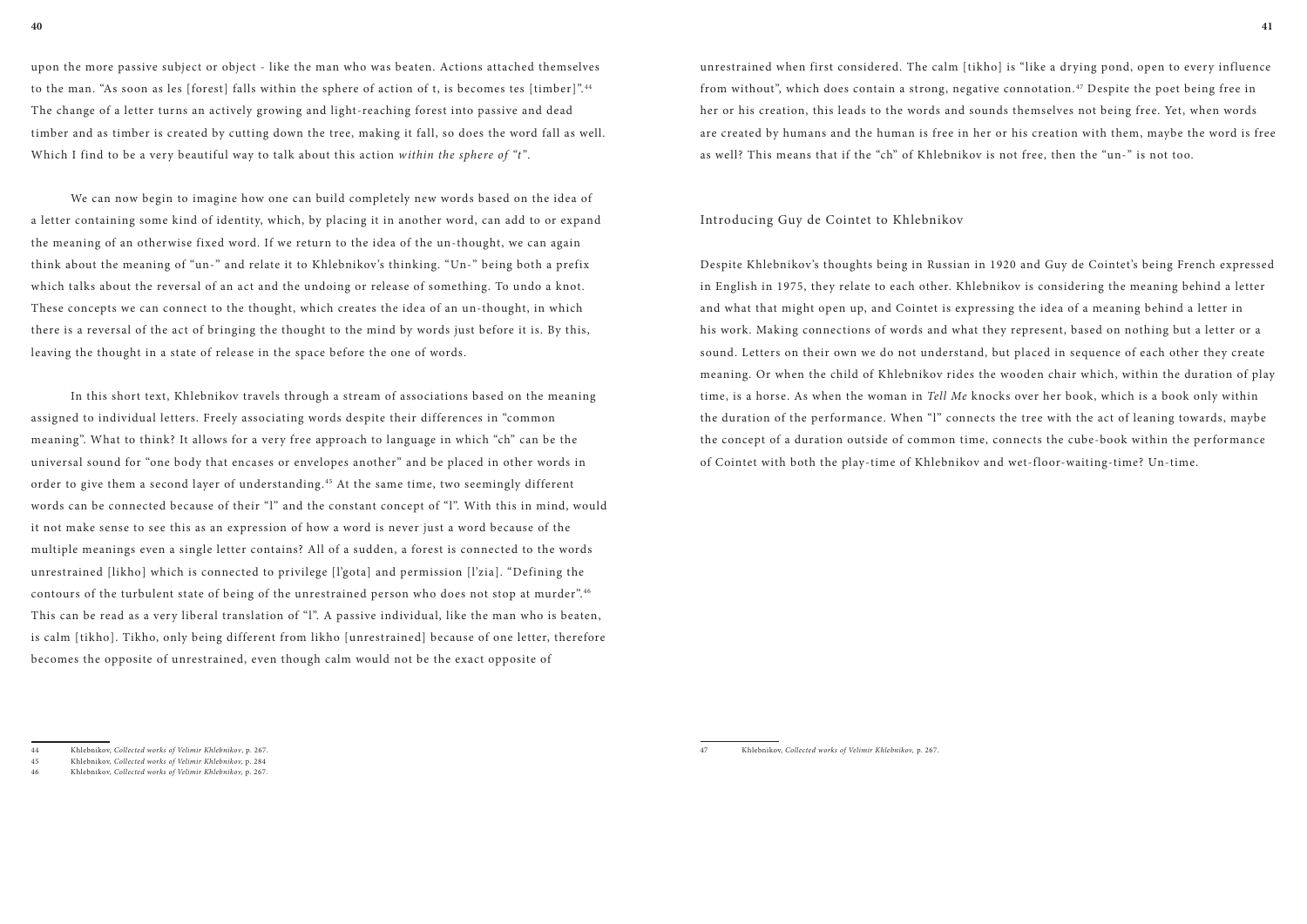## **Connecting Back, Concluding**

A lot of things come through in this thesis that have something to do with time; waiting time, unseen time, rehearsal time. The time it takes for the thought to enter the realm of words. The space before the realm of words, which really is just time. Stretching out time in order to create more time. Play time. Temporary durations. In a world where things move fast and the possibility of doing something is always there, making time in order to look and speak without colonizing is difficult.

If we expand "focused listening" to "focused attention, engagement or looking", and still consider it as being radical because it makes us "see" differently, we need time. The works and people discussed in this thesis make time. Even when they are captured by our experience of them and me giving them words, within the time of reading this thesis, they make us aware of time and what exists within it. Making time in order to think about the words used to describe what is seen.

Again we realise, that the more we talk about "it", the more we give "it" words, the more "it" gets lost and disappears. This is not to suggest that we should not talk, that would be dangerous, but it is a consideration of how to talk in order to avoid capturing what we are talking about. We have to return to the idea that in order to be completely free, something has to be un-seen. Or un-known. When we think about a sentence *creating*, we can consider how questioning A Constant Production of Present lead us to "un-". Words in a sentence can create space through the way in which I engage with them and how this "engagement" inhabits me. I believe that "un" is something we can think through and create with, but it is not something we can actually be. Instead it allows for a creation with a different "back and forth" movement to what is being talked about. Being in relation to one's own "un-".

Another return, now to the idea of creating a freer language not governed by inherent meanings of fixed words. The poet being free. The sounds being free. The Present as a free space. These concepts all deal with some kind of a different perception of how we normally look at things or experience situations. Trying to open up something beyond common sense. They are not trying to change the situation. They are not trying to do anything else, but to open up the situation by making us aware of how we look.

In the end, I think it is impossible to talk about what I am trying to talk about as I am trying to talk about a space before language, which I cannot touch because I only have language. Even if I remove the fact that I am using words carrying inherent meanings in order to describe something existing outside of words carrying inherent meanings, another problem arises; every single person included in this text, Agamben, Arendt, Roysdon, Cage, Cointet, Khlebnikov, carry meanings with them into the text. Nevertheless, as the pianist is needed for direction and noise is needed for silence, so are they obviously needed as well. Without poetics, art, sound and a lot of time, it is absolutely impossible to talk about this in a way in which it does not disappear.

In this case, A Constant Production of Present is a space for acknowledging the contradictions of being a human wanting to not colonize or to be colonized oneself. It is a contradictory sentence creating this space. A rehearsal space in which beings can exist in time, in order to see if it is possible to let them be what they are. See what happens if they are. An un-world in which there is time in the sentence to think without colonizing, at the same time as there is time to acknowledge that the moment I think this, I am colonizing already. A space and time for having multiple realities, contradictions and feelings existing simultaneously. Letting them transform each other and continuously morph. Now moments of seen time becoming un-seen and known time becoming un-known. I think we have to think about un-knowing what we know, as what we know is largely based on what has been fed to us through words, since we were born. Un-knowing those automatic norms, that are still being fed to us.

I will conclude with a couple of questions. What in our world makes "being free" an urgent question? Should being free not be a given? What makes us feel captured? *And,* is it possible to be free and letting your surroundings be free, when you are a human being with desires, presumptions, love and anxieties, encountering the world?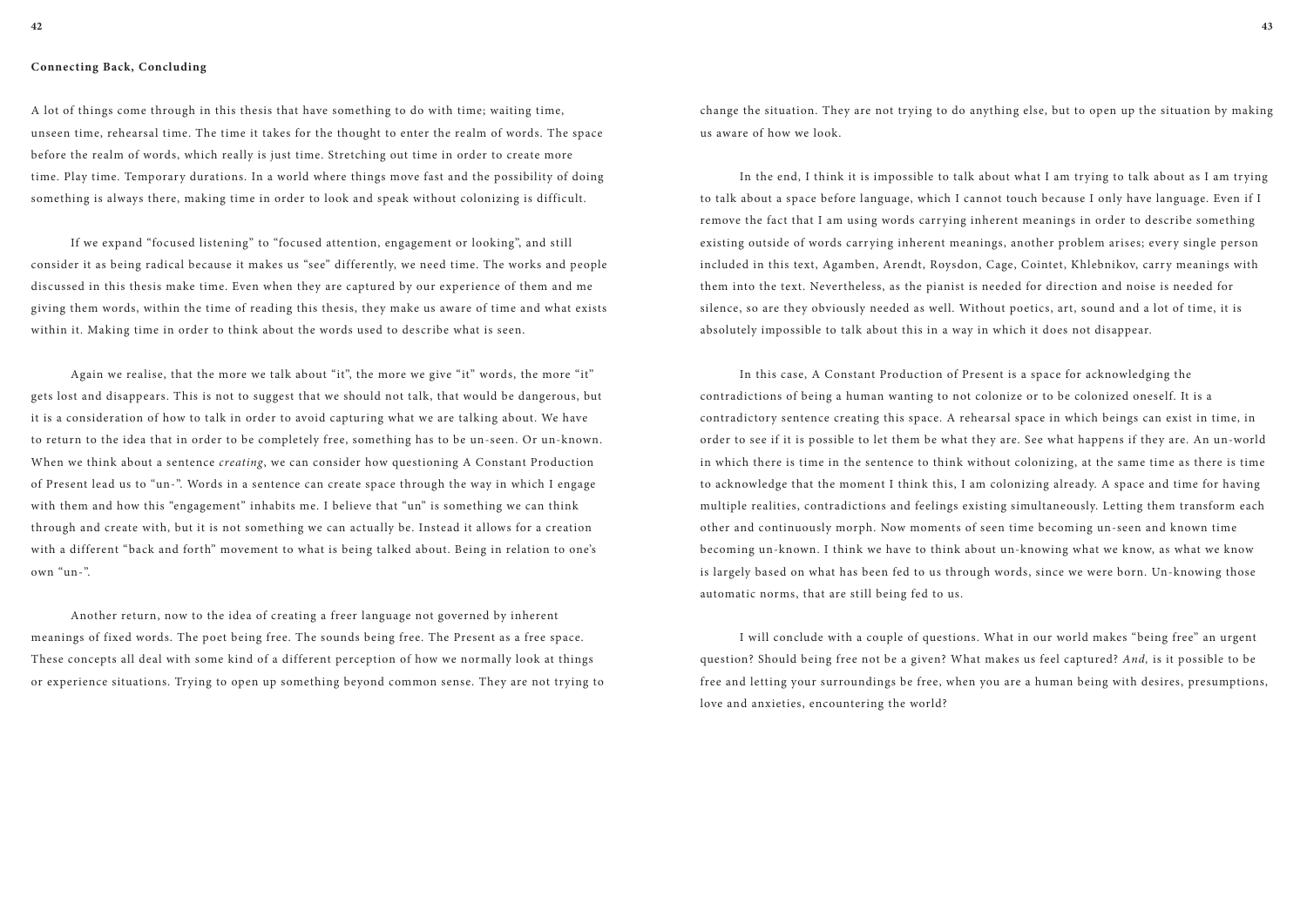# **Bibliography:**

Giorgio Agamben, *Potentialities, Collected Essays in Philosophy* trans. Daniel Heller-Roazen (Stanford University Press 1999).

Hannah Arendt, *The Life Of the Mind* (New York/San Diego: A Harvest Book, Harcourt Inc. 1977, 1978).

Marie de Brugerolle, *Who's that Guy? : tell me more about Guy de Cointet* (Entre2prises 2011).

John Cage, *Silence : lectures and writings* (London, United Kingdom: Calder & Boyars, Ltd. 1971).

Dieter Daniels and Inke Arns, *Sounds Like Silence, John Cage 4'33": Silence Today* (Spector Books 2012).

Emily Roysdon, *Uncounted*, from Frederique Bergholtz (If I Can't Dance I, Don't Want To Be A Part Of Your Revolution, 2012-2014).

Gilles Deleuze and Felix Guattari, *A thousand Plateaus, Capitalism and Schizophrenia* trans. Brian Massumi (Minneapolis: University of Minnesota 1987).

Janecek Gerald, *The Transitional Poetry of Russian Futurism* (San Diego: San Diego University Press, SDSU Press, 1996).

Velimir Khlebnikov, *Collected works of Velimir Khlebnikov volume 1, Letters and Theoretical writings* trans. Paul Schmidt (Massachusetts: Harvard University Press Cambridge, 1987).

Frédéric Paul, *Guy de Cointet* (Paris, France: Flammarion, 2014).

Gertrude Stein, *Composition as Explanation* (1925).

AIR DE PARIS, https://vimeo.com/channels/1184036/40242722 (accessed on March 21. 2017). https://vimeo.com/205684780 (accessed on March 21. 2017).

Oxford Dictionaries, https://en.oxforddictionaries.com/definition/un- (accessed on February 16. 2017).

Hito Steyerl, November (2004) https://vimeo.com/88484604 (accessed on 27. December 2016).

Tate Modern, http://www.tate.org.uk/research/publications/performance-at-tate/case-studies/guy-decointet (accessed on March 21. 2017).